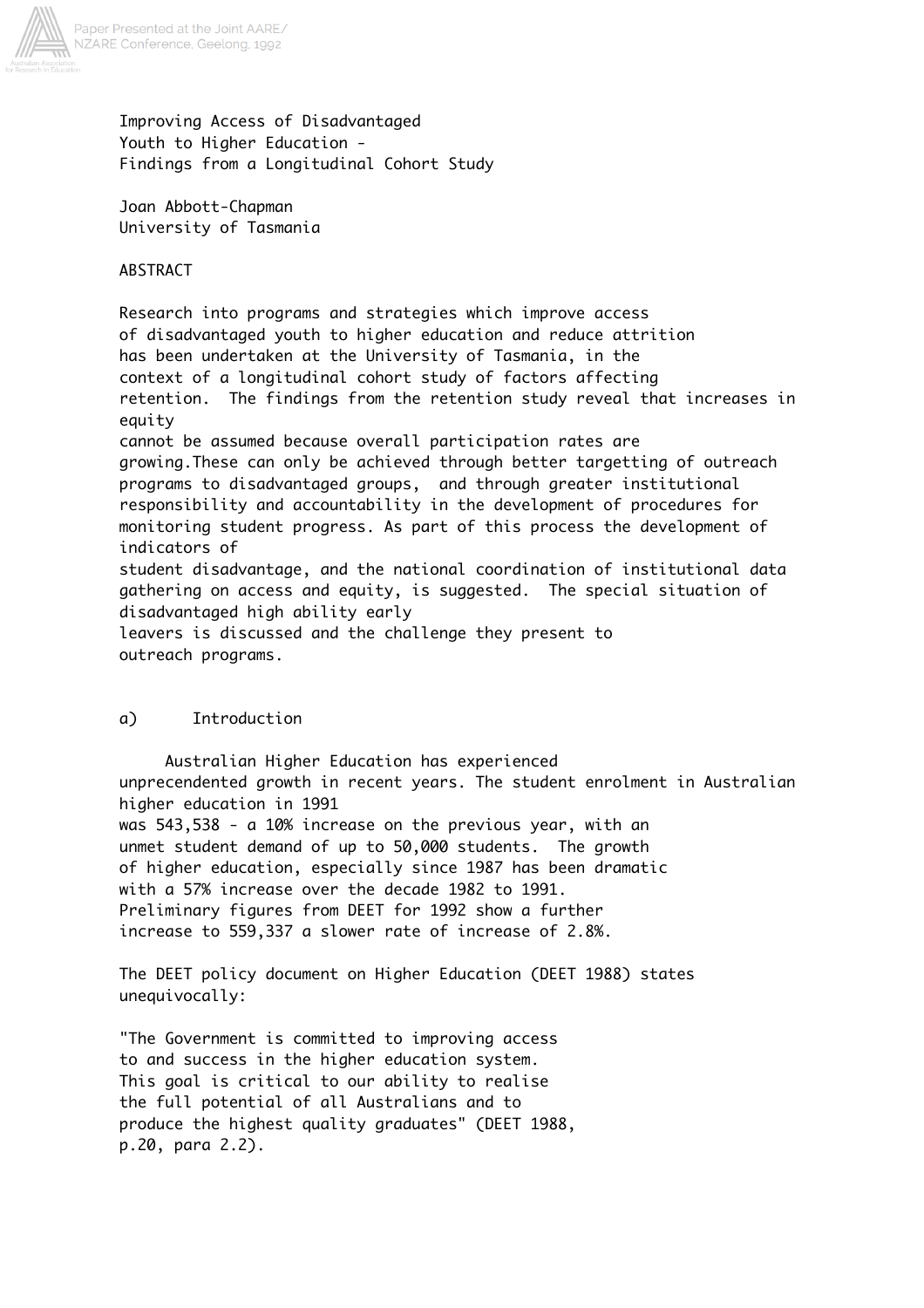

Yet how to achieve this goal to some extent remains as elusive

as ever. As the document points out significant barriers to full participation still exist

for disadvantaged groups - such as those from families with low income levels, from rural areas, aboriginals, members of migrant and ethnic groups and people with disabilities. In addition, although women account for more than half the enrolments in higher education "they remain concentrated in a narrow range of courses and disciplines" (DEET, p.21, para 2.2). The 'Finn' Review (1991) has continued the thrust towards greater equity of access in all post compulsory education, and makes special mention of the need for encouragement of greater participation of disadvantaged groups in higher education. Almost total participation to Year 12 completion within the next few years is seen as an essential prerequisite to such a development.

It might be assumed that increases in equity and access for disadvantaged groups to higher education are a natural consequence of recent huge increases in general intake. This is what we have called in our research "contingent equity" i.e. increased equality of opportunity which is contingent upon an overall growth in student places (Abbott-Chapman, Hughes and Wyld 1991, p.16). However, a number of research projects conducted since 1984 at the University of Tasmania as part of a longitudinal cohort study of retention (funded by ARC, DEET, ARGS, Commonwealth Schools Commission) suggest that this does not usually follow, but has to be planned for by higher education institutions through specially targeted

equity and access programs, which include a monitoring component (Abbott-Chapman, Hughes and Wyld, 1992, Chap.20).

The various studies have concentrated upon ways of improving access of disadvantaged students entering higher education directly from schools, for little is known in detail about mature age students and their characteristics, although they comprise a substantial proportion of all higher education intakes, and we need to know more about them.

Attempts to increase access at the University of Tasmania for disadvantaged students from a range of groups defined in terms of socio-demographic indices, rurality, disadvantaged regions, including the West and North West of the State, physical disability and gender have been undertaken by the University's administration against the backdrop of the Federal government's Social Justice Strategy (1989), the University of Tasmania's Policy on Equity and Access (1990), and changes observed nationwide in characteristics of the student population. Our research has helped to inform Administration in mounting equity and access programs, and advised policy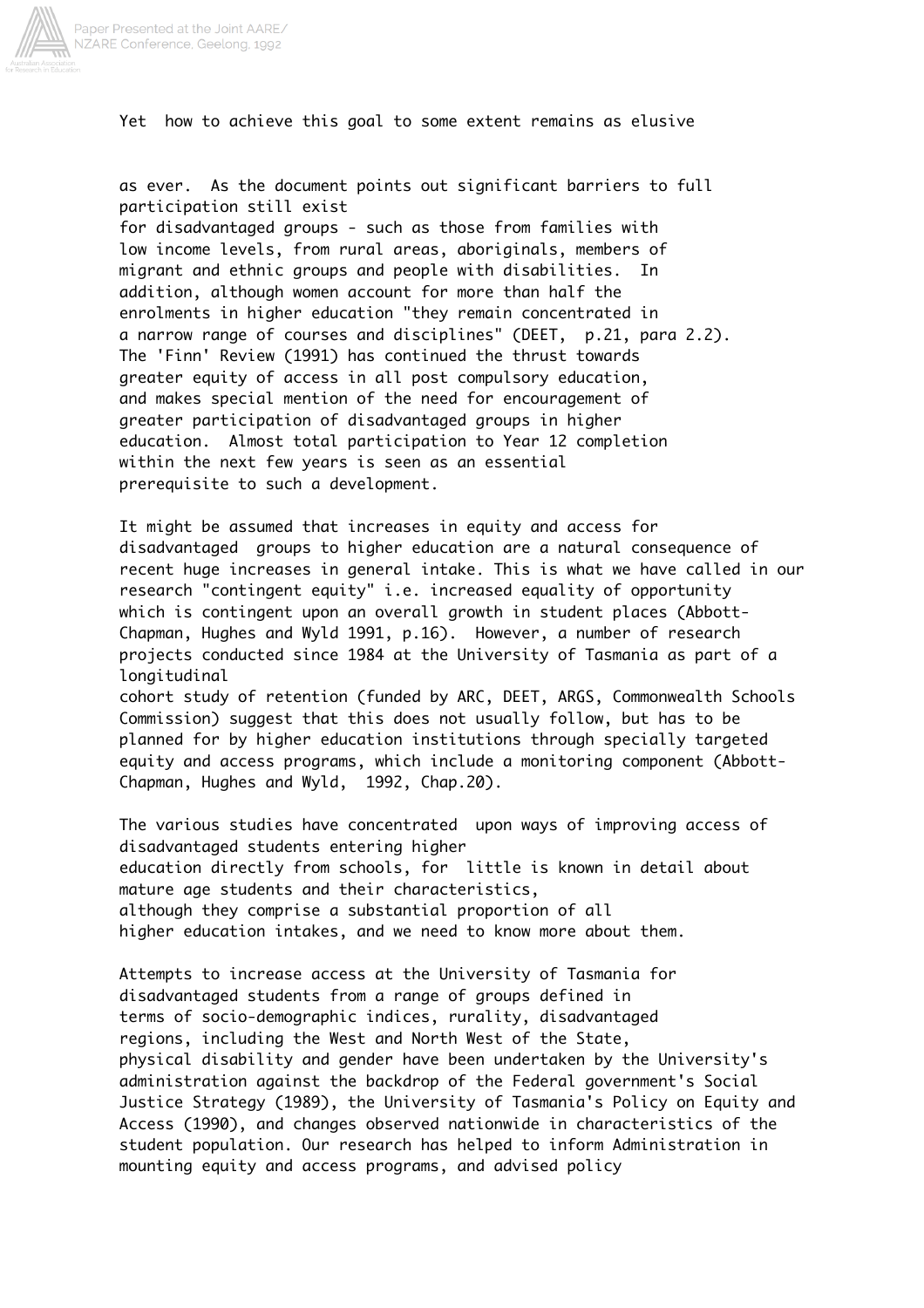

decisions.

The research into programs and strategies which help to improve access of disadvantaged youth to Higher Education has been undertaken at a time when institutions of Higher Education throughout

Australia are undergoing great change. Institutional amalgamations, within overall higher education restructuring and recent dramatic expansion of student numbers all put stresses and strains upon institutions, their administration and academic staff, and to some extent make the implementation of student equity programs more difficult. This is why a thorough appraisal by institutions of their movement towards equity goals, and their utilisation of current research findings in developing strategies, is imperative.

The University of Tasmania is undergoing great changes and can be said to be within a period of organisational transition. At the beginning of 1991 the University of Tasmania and the Tasmanian State Institute of Technology amalgamated to become the Hobart and Launceston campus of the University of Tasmania. Findings on intake trends discussed in this paper relate to both higher education institutions which were separate when the work was being done.

# b) Background to the Study

Since 1984 a research team in the Youth Education Studies Centre, University of Tasmania has been undertaking longitudinal 'retention' analysis of two cohorts - the 1981 and 1986 Year 10 students. These cohorts of around 7,000 students each, throughout Tasmania, and in the government and non government sectors, have been studied through examination of enrolment data, questionnaire surveys and interviews, with the objective of tracing their educational career paths and identifying social and educational factors which encourage longer term retention,

and discourage attrition.

As part of the analysis the records of those students who entered the University of Tasmania and the TSIT and their subsequent university performance have been studied, in relation to a range of personal and background characteristics.These include for instance subjects and levels taken at School Certificate (Year 10) on which is based the School Assessed Ability Potential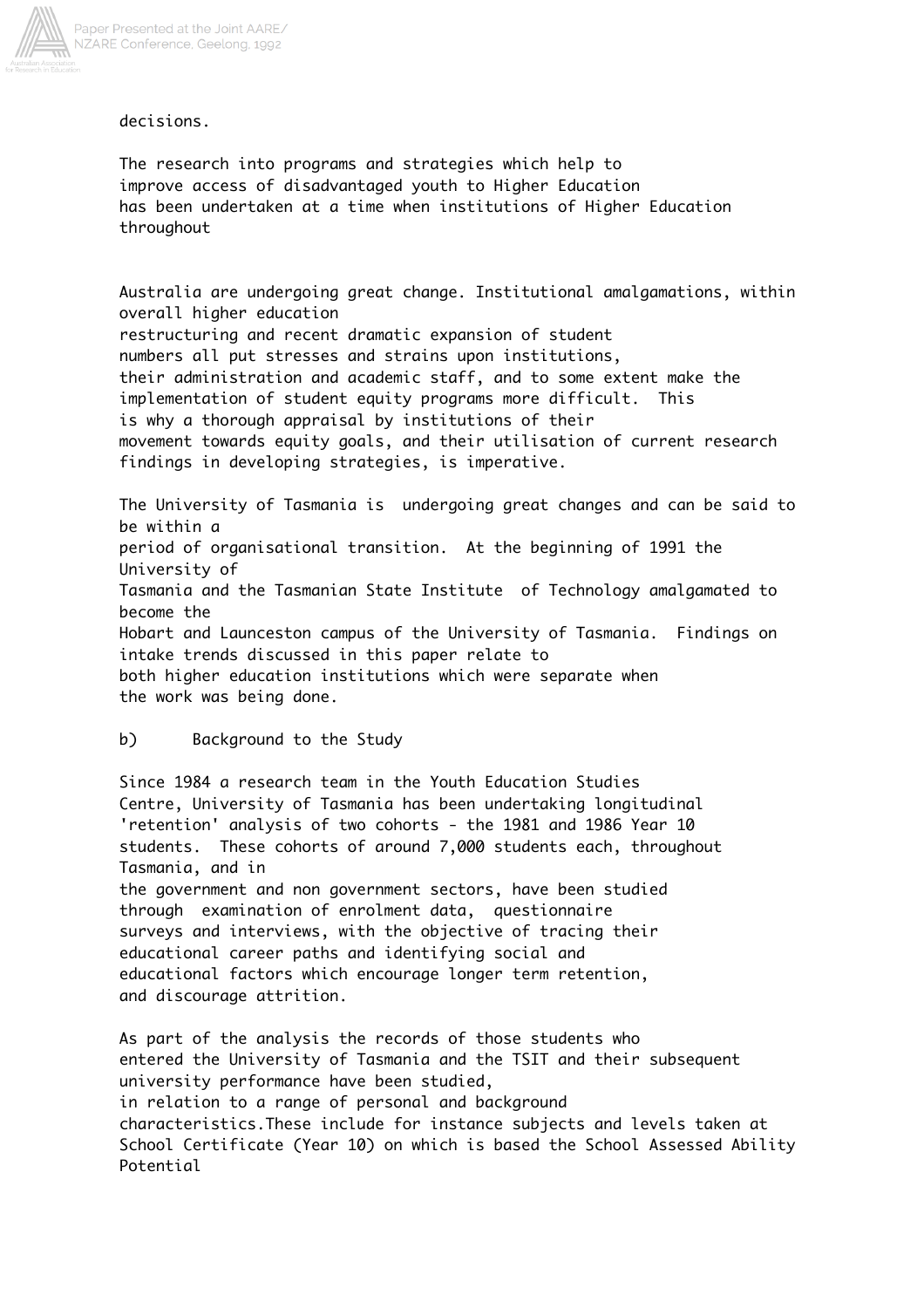

Index (SAAP) and student performance at Higher School Certificate Level (Year 12) on which is based the Grade Index (GRIND). Tertiary Entrance Scores are not used in Tasmania. In addition information on gender, school attended at Year 10 and Year 12, plus home residence and other background factors are taken into account.The enormous data base built up has enabled us to draw up student study profiles of successful tertiary students, and to relate

these to personal and background factors.

While socio-economic status of students is not known in terms of occupation and/or income of parents, surrogate measures of socio-economic status have been used based upon area of home

residence coupled with census data, and an index of educational and social access called the Social Map. The Social Map is a 9 point index ranging from inner Hobart right through to the rural and isolated areas. The methods whereby sociodemographic indices are applied to retention data are described in one of our early works on the project (Abbott-Chapman, Hughes and Wyld, 1987, Chapter 9).

Other studies have used surrogate measures of SES in relation to educational participation (for instance Linke 1985, DEET 1987).

The longitudinal and ongoing nature of the study has also enabled us to monitor changes in intake of university students between 1984 and 1990 to look for trends in background characteristics which might suggest that increasing equity for members of disadvantaged groups is being attained at entry to University (this is the aspect mainly dealt with in this paper). At the same time by building 'study profiles' of student entrants as they progress through University we have been able to distinguish patterns of early leaving and to establish what sorts of institutional programs and practice make it more possible both to recruit and to retain members of disadvantaged groups. These programs and practices will not be discussed in this short paper.

Findings published in numerous reports and articles and also in two recent books (Abbott-Chapman, Hughes and Wyld, 1991; Abbott-Chapman, Hughes and Wyld 1992) form the basis for this paper. It is of necessity only a very brief summary of some of the main points from our research.

c) Challenges Faced by Higher Education Institutions - the Developmental Model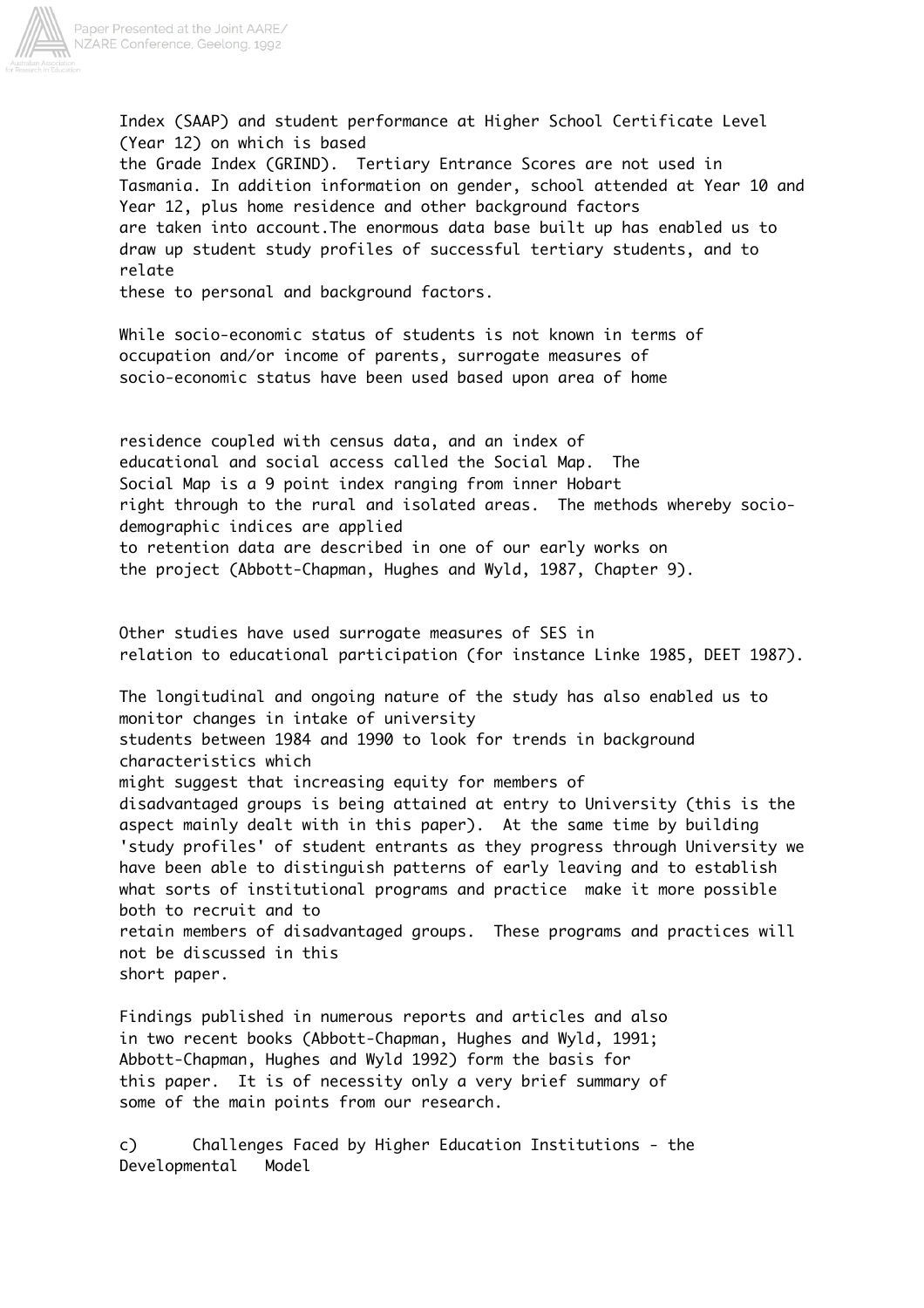

The challenges faced by higher education institutions in Australia today seem to reflect the belief of government that universities should more directly serve their communities, that they should more closely reflect the composition of the general population rather than a privileged elite, and that they should be held accountable to the government and society for what they teach and what they research.

"Future general funding allocations will have direct regard to the progress made by institutions

towards achieving agreed equity goals" (DEET 1988, p.55, para 5.2).

This may be called the 'developmental' model of the university, in which the institution reflects changes going on in society and spearheads developments both social and economic.

This does not always sit well with more traditional and sometimes elitist models of higher education, nor with collegial models of control, so that there is resistance to further targeting of disadvantaged groups in some quarters (Donath 1991, p.14). This is especially true of some academic staff who may already be suffering the effects of pressure of student numbers and overcrowded facilities.

"The tension between the setting of national goals and the 'traditional' view of institutional and academic autonomy still presents an uneasy framework for change" (Abbott-Chapman, Hughes and Wyld 1991, p.11)

The need for administration to undertake strategic planning and make explicit to all stakeholders what is meant by and what are the benefits of increased accountability and responsiveness to student clients is underlined by our study, if efforts to improve access of disadvantaged students is to be achieved (Abbott-Chapman, Hughes and Wyld, 1991, pp.51-58).

In brief strengthening of policy and practices are required in the following areas:

Base line data on student characteristics Measures of quantitative and qualitative change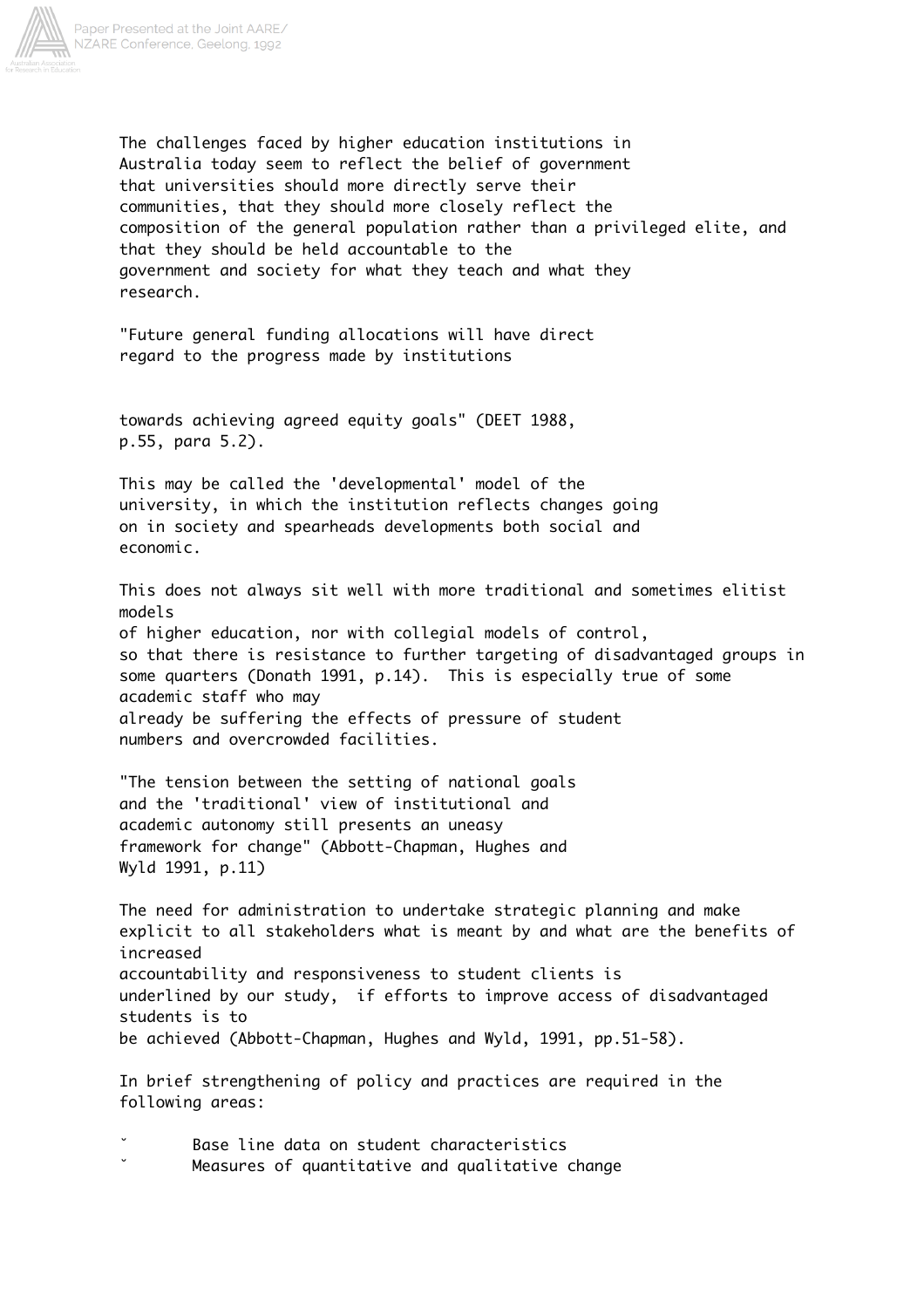

Targeting of groups, activities and resources Accountability for monitoring changes

i) Base line data on student characteristics is essential if changes are

planned which it is hoped will alter the composition of the student body in whatever way. Until the precise situation is known with regard to the composition of the student

population in terms of these key variables any attempts to brings about changes will be meaningless because their effect will be

impossible to quantify. Most universities have vast stores of data about their students, even more now because of Federal government reporting requirements, but in many cases these data are not routinely interrogated in a research sense to provide answers useful for policy and planning. However, establishing that kind of capacity in some form of statistical analysis function of a basic kind, or where institutional resources permit some sort of separate research function, is a first step and an essential prerequisite for any kind of planned response.

This point has been recently strongly emphasised by Dr Bruce Chapman in assessing the impact of AUSTUDY upon retention of disadvantaged groups through to higher education. Dr. Chapman notes the strong data bases which have been already established by the ACER and the Tasmanian YES Centre and urges greater coordination of studies at national level (Chapman 1992, p.235).

ii) Measures of quantitative and qualitative change over time Measures of change can only take place once reliable base line data, and methods for interrogating these data, have been established. Measures may take a variety of forms, but the most common would be regular statistical audits of a particular set of student characteristics - for instance those presented by enrolment forms - at set times every year.

Measures of change over time depend entirely upon the stated goals and objectives of the institution and the directions in which change is required (e.g. increase of certain target groups in certain target faculties). Simple counts of students with particular characteristics will then hopefully give way to more complex analysis of courses in which particular types of student are enrolled, how different types of student progress, patterns of student attrition and so on. (Very few systematic studies of student attrition have been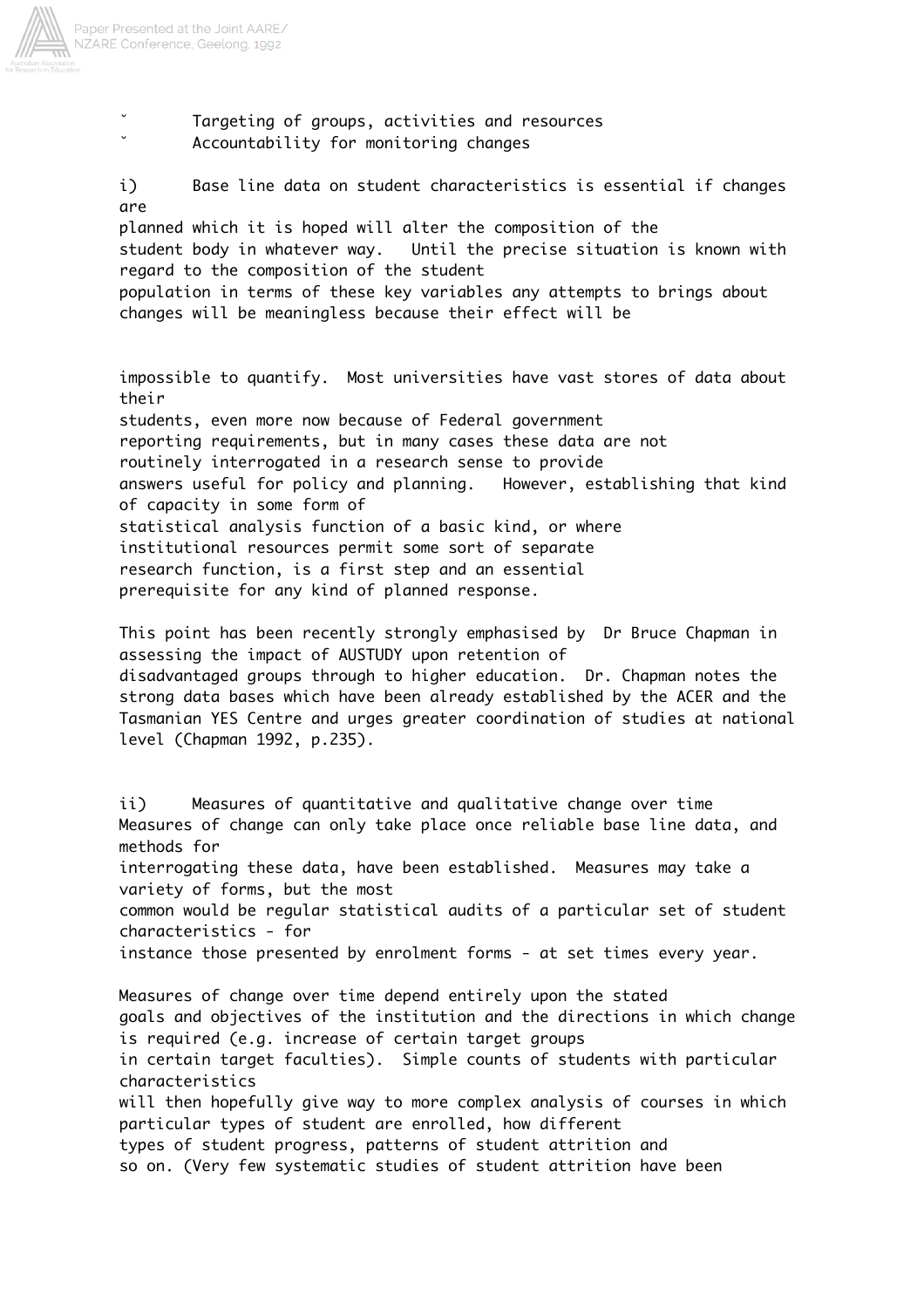

undertaken at institutional level - see West and Hore 1987: Price et al 1991).

iii) Targeting of groups, activities and resources Targeting involves being informed and understanding not only the characteristics of the student group involved, but their social and educational context, and factors likely to encourage or discourage their participation. Straight statistical headcounts, and broadly based programs cannot

be thought of as "targeting". A certain research capacity and understanding is required - usually in the context of program monitoring and evaluation. The "targeting" function is usually best carried out in consultation or collaboration with the institutional research resource or function, wherever that is located, or in utilising outside expertise or experience which bears upon the problem.

Most institutions find "targeting" very difficult and in the main do not adequately undertake this task. It is often hard for administration/management to know how or why to 'target' particular groups because it requires stepping outside the day to day pressure of routine operations and taking a wider and longer-term view. The institution should therefore acquire expertise from outside or use expertise within academic faculties to enable it to take that wider, longer view. The University of Tasmania is developing this function through its office of Policy and Planning in the newly amalgamated institution.

iv) Accountability for monitoring changes Accountability for monitoring changes, is the way in which ad-hoc and sometimes fortuitous involvement in the monitoring process, becomes formalised and regularised as part of the reporting and monitoring functions for the administration itself. Whether it be the Registrar, Assistant Registrar, Committee on Equal Employment Opportunity or whatever - some institutional structure is needed which will take responsibility for the routine collection of base line data, establishment of measures of change towards goals, program targeting and to which those engaged in these exercises are accountable. Otherwise what goes on will be ad-hoc, piece-meal, event driven and only inadequately fed into University planning.

Since these exercises relate closely to basic University objectives and goals, and to how the University sees its role in the community, the accountability and responsibility should lie at the highest levels of decision making and planning. Yet even where concerted efforts are made at every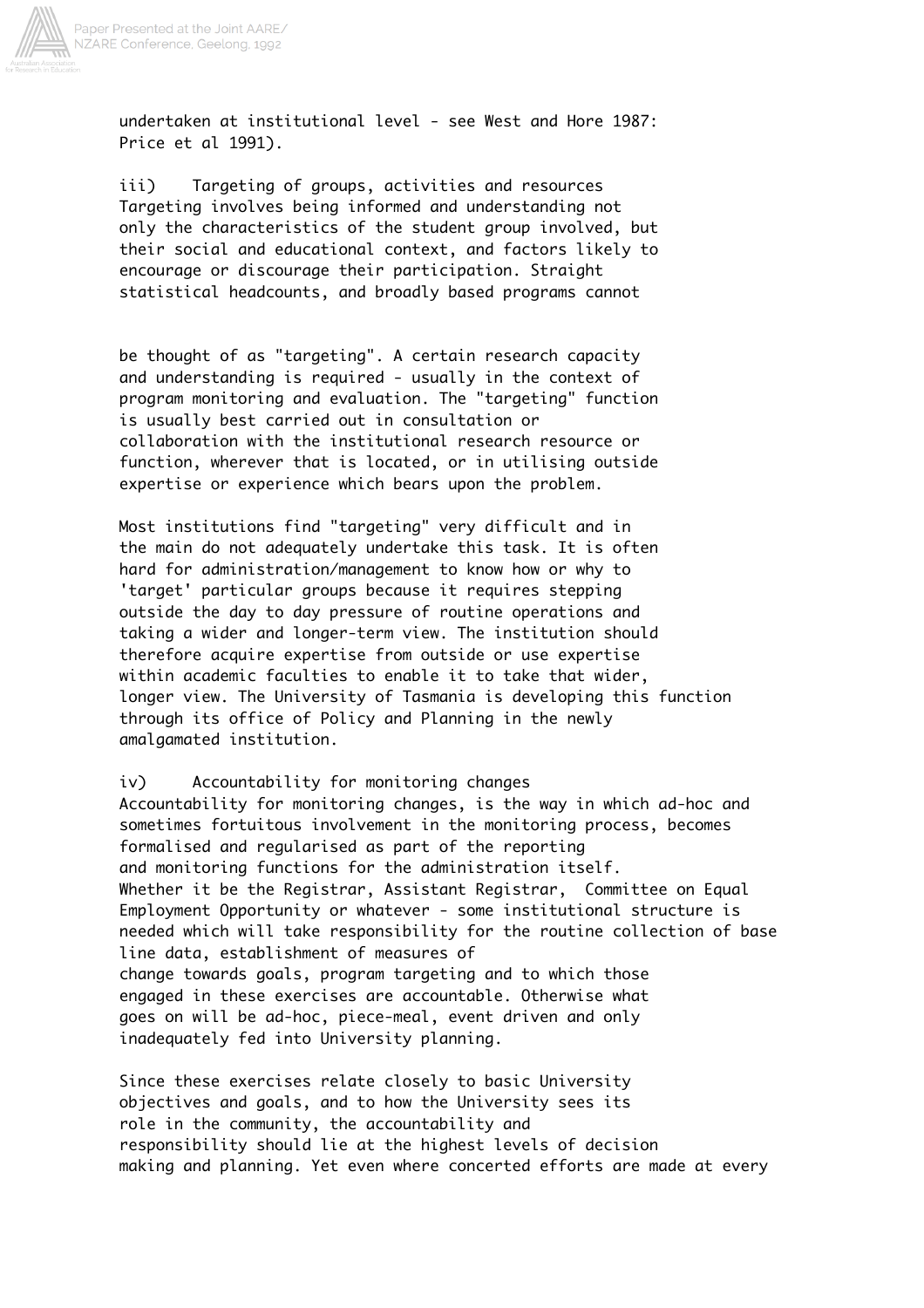

level to increase the participation of disadvantaged groups there may be resistances to change within the

groups themselves.

Despite the concern for equity of access to higher education which developed during the 1960s up to the present time a wide range of research studies have continued to show that higher education exhibits "social bias in favour of the more privileged sections of the community" (Anderson and Vervoon 1983, p.15).

 A variety of other studies have portrayed the same sorts of inequality in access to post-compulsory education, with discussion of the values, social, cultural and economic factors which result in inequality of participation.(Connell et. al 1982, Saha 1983, Brewster, Rigg and Ely, 1984, Carpenter 1985, Beare 1985, Power et al 1986, 87, Simpson 1987, Williams et al 1987, Adams, Ball et al 1989 and Anderson 1990 for instance.) Our own work in Tasmania has also shown that:

"Social background factors and socio-economic status, as expressed through socio-demographic indices and regional differences, play a large part in deciding who will "survive" up to each succeeding stage of post compulsory education up to tertiary level" (Abbott-Chapman, Hughes and Wyld 1989, p.xi).

The abolition of student fees by the Whitlam government in 1974 designed to bring about greater social equality in tertiary access resulted in rising participation rates, but did not result in markedly greater access to higher education for those from

socio-economically disadvantaged backgrounds.

In Tasmania, not only do students in Hobart's better off suburbs complete Year 12 in a ratio of 5:3 compared with less well to do areas of Hobart, but compared with students from rural and isolated areas the ratio is 2:1. At university entry the ratios are 2:1 and 7:1. (Abbott-Chapman, Hughes and Wyld 1986, 1987 and 1989).

d) The Ability Pool from which Higher Education Students are Drawn

Of course the "screening out" process in terms of impact of background factors on post compulsory participation begins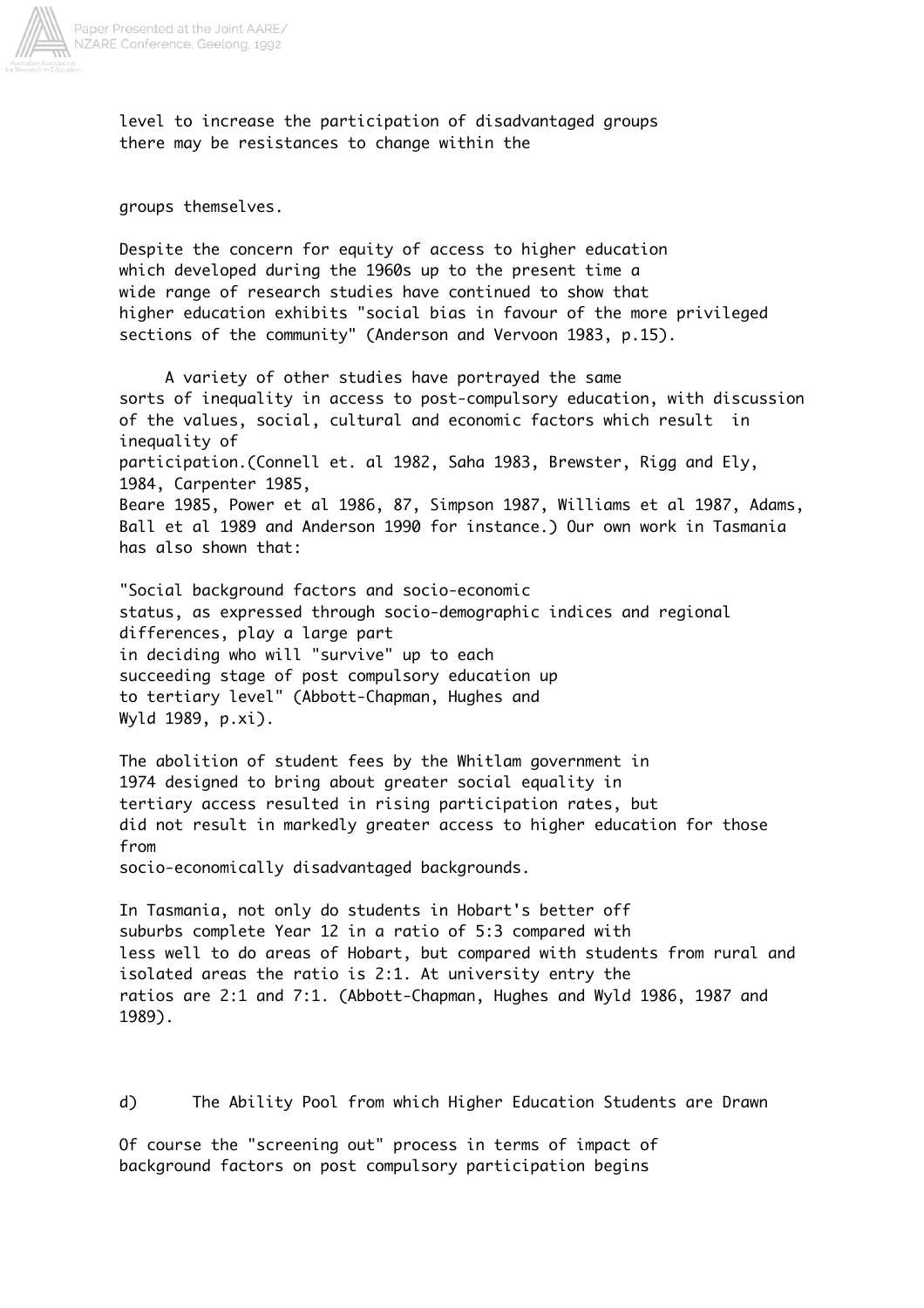

much 'lower down' the system at Secondary School level, and even for some in Primary School. The first step in increasing access of disadvantaged youth to higher education is therefore to try to ensure that there are more qualified young people of disadvantaged backgrounds entering the "ability pool"

from which University entrants are drawn i.e. at Year 12 completion.

The setting of national targets for Year 12 completion of 95% (Finn Report 1991;

Carmichael 1992) and the development of "alternative pathways" to further and

higher education is designed to assist this transition. Our findings raise questions about the speed with which increases may be achieved in the Year 12/Higher education transition rate for disadvantaged students, and tend to support the view put forward by the Finn Review that:

"Despite current high levels of unmet demand the Committee believes that higher education institutions have a responsibility to provide access via pathways other than the traditional route directly from successful completion of Year 12. Of particular importance are effective and comprehensive articulation arrangements with TAFE, and special entry provisions for disadvantaged groups" (Finn Report 1991, p.114).

Our findings also suggest that TAFE still represents the most acceptable 'pathway' for highly disadvantaged groups. In our earlier cohort as many as 26% of students from rural and disadvantaged areas chose TAFE courses immediately after Year 10 in preference to more 'academic' studies (1986, p.83). Though this is changing now there is still a strong preference among rurally disadvantaged groups for 'work related' training (Choate, Cunningham, Abbott-Chapman and Hughes, 1992).

The national Year 12 completion rate for 1991 stood at 71.3% and is still rising. However, within that overall figure there are enormous variations - Tasmania the most rural of the States is lowest, but even New South Wales with its large population base and high degree of urbanisation does not perform as well as expected.

Table 1 overleaf shows these variations in Year 12 completion rates between States.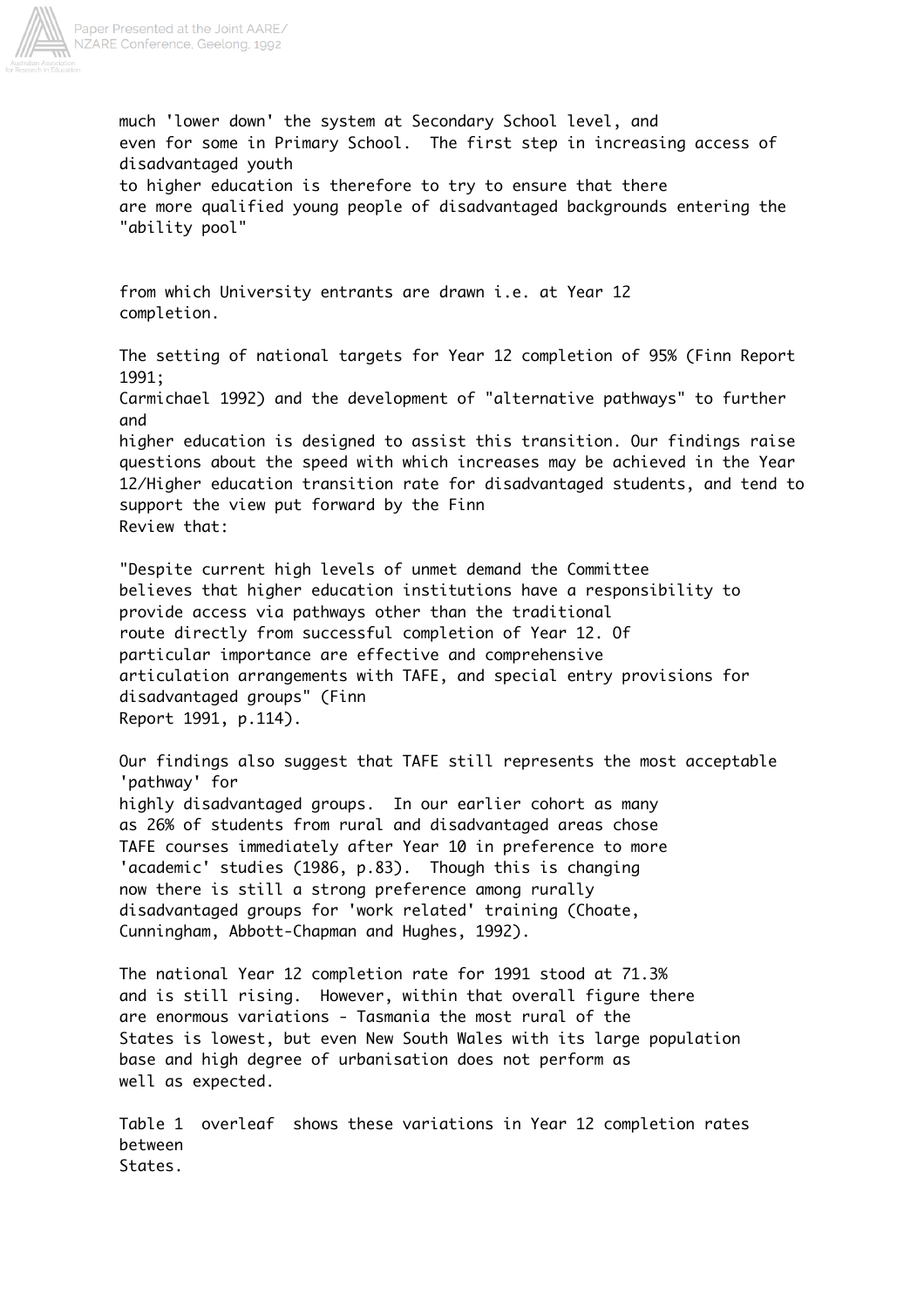

Table 1

Apparent Retention Rates of Secondary Schools Students to Year 12 States and Territories 1986 to 1990 (in order of percentage retained in 1986)

States198619871988198919901991 ACT77.779.081.485.686.995.6SA57.562.566.666.772.183.5QLD54.860.266.969.773. 879.6WA50.354.459.261.864.271.1VIC46.852.556.960.565.475.7NSW44.447.151.354 . 456.861.4NT34.140.745.042.747.757.5TAS30.333.037.639.744.752.6Australia48.7 53.157.660.364.071.3 It is instructive to note that in terms of rate of increase since 1986, Tasmania is the highest with 73.6%, and excluding ACT, the lowest rate of increase is NSW with 38.3%.

The transition between Year 12 and Higher education also varies considerably between States in relation to the national average of 42%, and we should bear these points in mind in assessing how much progress towards 'equity of access' is being achieved by different Higher Education Institutions in different states.

"The forces working against increasing equity and access at the higher education level are therefore "intrinsic" organisational and value features of the institution itself, and 'extrinsic' factors which affect the size and character of the "pool" from which higher education students are drawn" (Abbott-Chapman, Hughes and Wyld 1991, p.18).

The move towards a more "open door" higher education institution has therefore to bring about changes in both these areas no easy matter for any outreach program which is aiming to target 'disadvantaged' students however these are defined by the institution.

e) Measuring 'Disadvantage'

It is much easier for an institution to target specific disadvantage groups such as rural and isolated students, aboriginal students, particular ethnic groups etc. than to identify students from low socio-economic status backgrounds.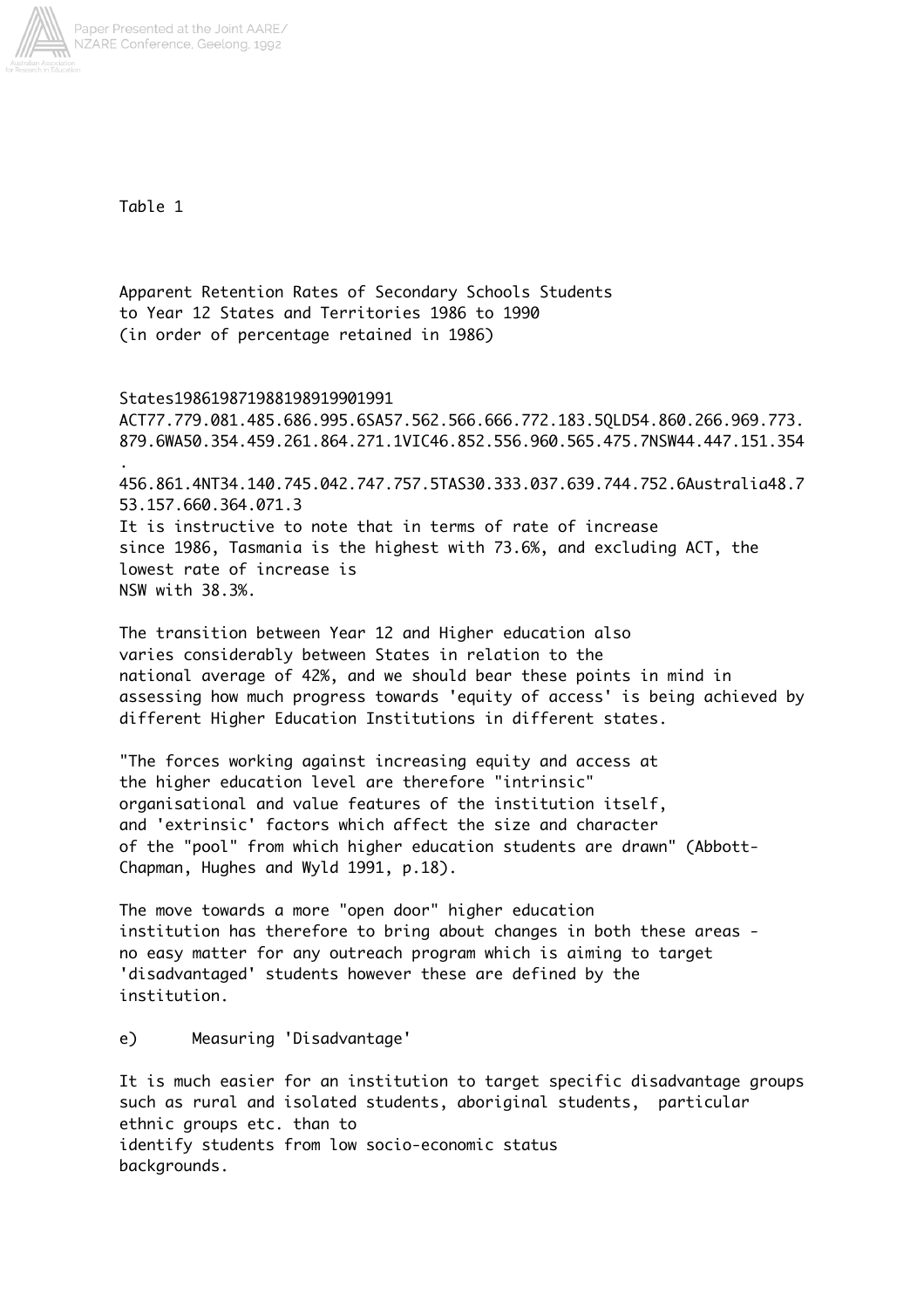

The development of an Index of Disadvantage is a matter of priority for DEET, since at the present time there is no standardised measure of socio-economic advantage/disadvantage used in higher education for the monitoring of student progress. As DEET's annual statistics collection does not include information on the characteristics of students normally used to assess SES (such as the educational qualifications and occupations of parents) the proposal is to use students' postcode of permanent home address (which is reported each year) by

applying the methodology which links postcode to SES. It is also envisaged in work being done by Dr Roger Jones of ANU that one or more of the indicators developed by the Australian Bureau of Statistics might be used.

This is the approach we have adopted in our own survey, though later refining the area of home residence from the larger postcode areas to the smaller SLAs (Statistical Local Government Areas). Our method differs also in using the school type (Independent Non Catholic, Catholic, Government High School and District (country) High School) as a multiplier of 1 to 4. In our statistical analysis we have used both mutiple regression analysis and discriminant analysis to investigate the relationship of 'retention' to these socio-demographic and other background variables.

The socio-demographic variable is based upon the index value of the "Social Map" in relation to student's home address, in conjunction with the Income and Qualifications Indices, derived from Census information about populations living in the S.L.A. in which the home address is located. This socio-demographic status is then multiplied by the index of school attended at Year 10 - Independent Non-Catholic (1); Independent Catholic (2); Government High School (3) and government District High School (4) to produce "weights" which accentuate or alleviate the degree of disadvantage or 'educational handicap'. The model and the measures, which appear robust, are therefore based on educational as well as social disadvantage, and are appropriate to the problem under study. (See Abbott-Chapman, Hughes and Wyld, 1987, pp. 158-179 for discussion of discriminant analysis).

The equation for the construction of the 'Disadvantage'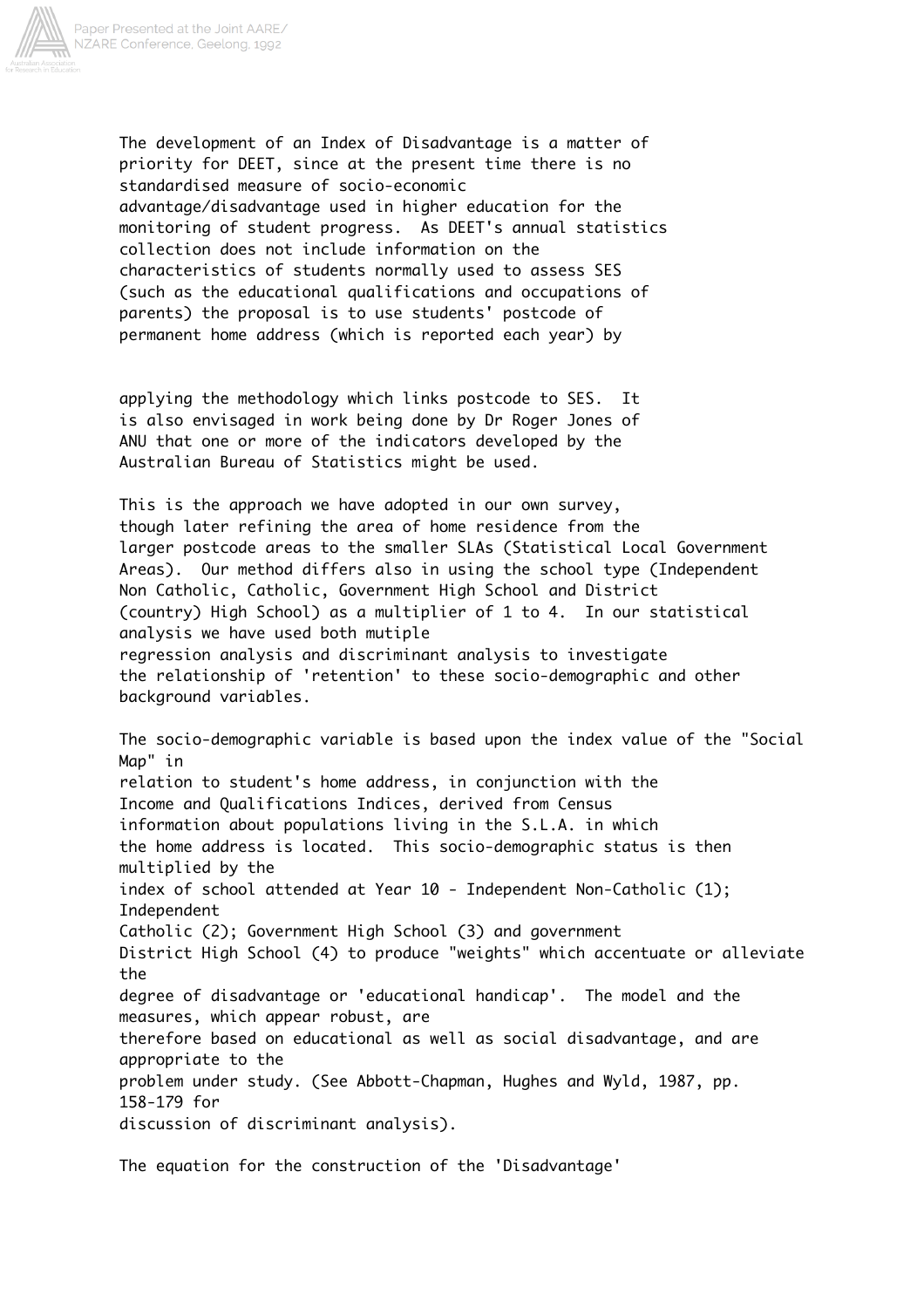

index (1986 cohort) is as follows:

DISADIND =  $(SOCMAP - 0.25 (INC - 11.28) - 17 * (OUAL - .572) ) *$ GR10TYPE over al l students of the weighted income average

(11.28 is the average of INC, .572 is the average of QUAL.)

Disadvantage gains heavier weights down the scale as with SocMap (i.e. 1-9) while Income and Qualifications scales

work with disadvantage in an inverse relationship.

Within the model it is possible to allocate students to categories and thus produce discrete variables, or to work with their "raw" scores and thus produce continuous variables. It was thought to be more precise and to give a better "fit" for the purposes of this study to work with the continuous variables in the first stages of the discriminant analysis.

Having fine-tuned our index of disadvantage over various stages and our methods of analysis of student background factors, we have been concerned to find out firstly the proportion of students in each cohort (the 1981 and 1986 Year 10s) who could be described according to our model as "disadvantaged", and secondly the relative proportions of these who have gone on to upper secondary and higher education studies.

This enables us to relate characteristics of "survivors" at each succeeding educational level to the characteristics of the "pool" from which they are drawn.

One of the key problems in establishing which individual students our model defines as "disadvantaged", is to define the "cut off" point or points on an otherwise continuous numerical value scale. This must to some extent be artificial, although we have been as precise and reasoned as we could, and our rationale of each stage has been fully explained. In some cases for ease of analysis we have chosen a two or three category cut off. Much of the analysis discussed here works with the cruder 2 category index, but still works well, while findings discussed in our later work (1992) adopts a 3 category index.

Obviously though when we describe students as more or less "disadvantaged" it must be understood that this is within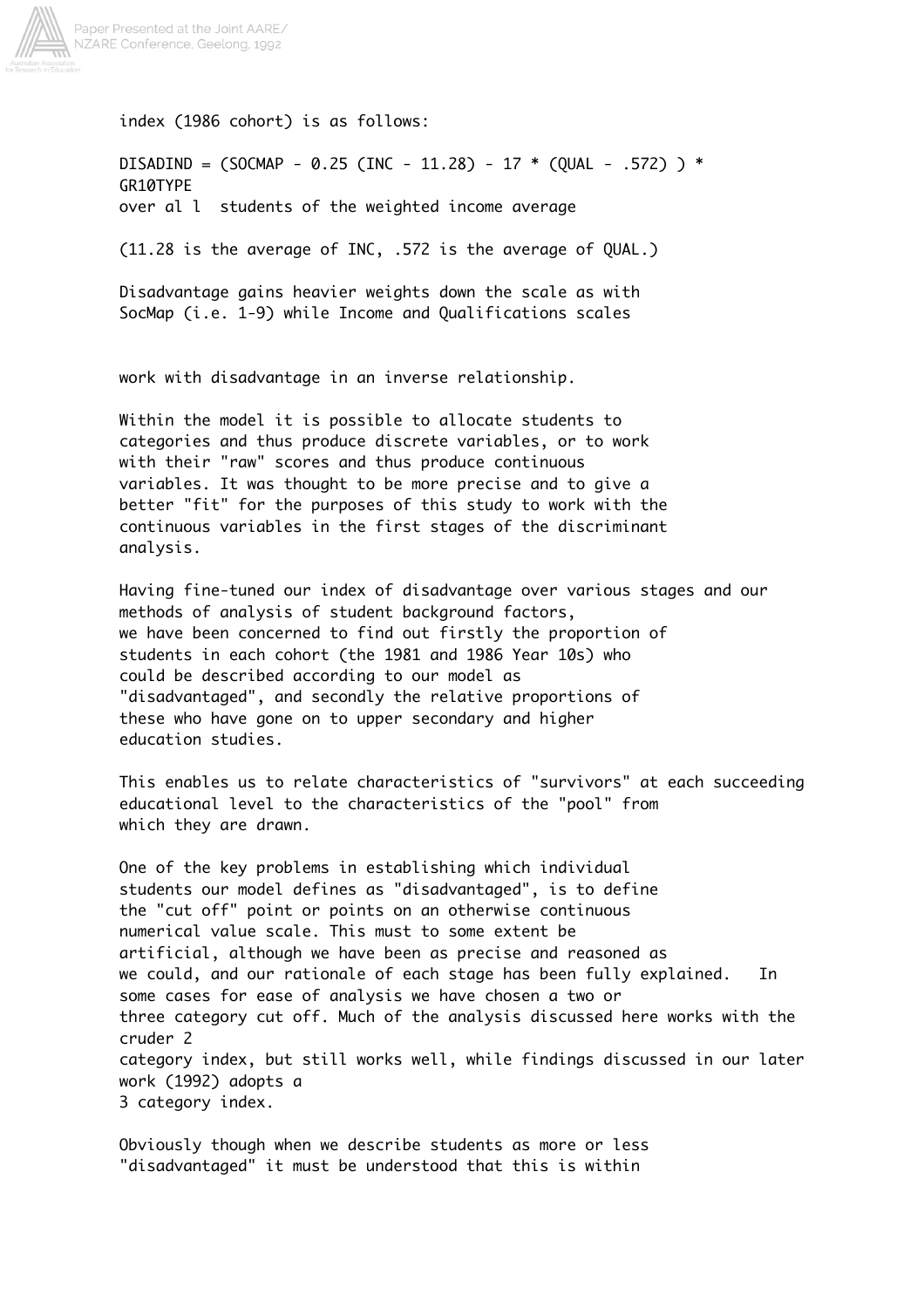

the confines of our model and our indices.

Given these precise measures and "cut offs" we are then able to examine:

i) Changes over time between the two cohorts with regard to "disadvantaged" students at the Year 12 completion (Higher School Certificate) level.

ii) Changes over time between the two cohorts with regard to proportions of "disadvantaged" students entering higher education. This picture is compounded by differences in ability and performance levels, and by gender.

iii) Factors related to any perceived changes or lack of perceived changes at the higher education level including institutional differences.

"It is clearly harder for an institution to increase the proportion of disadvantaged students entering higher education if the pool of such students at Year 12 is static or growing only relatively slowly, than if the pool of able but disadvantaged students at Year 12 itself has substantially grown. This is why entry into higher education must be seen as part of a lengthy process and one which involves social as well as ability selection at every stage" (Abbott-Chapman, Hughes and Wyld 1991, p.94)

f) Monitoring Student Progress

The development of indices of 'disadvantage' is more than just an academic exercise, for there is a need for the institution to take responsibility for those 'disadvantaged' students who are encouraged to enter the University and to ensure they successfully complete their courses. The diversity of student intake, both direct and mature entry, and their different types of academic background and/or level of prior performance, place new demands upon both student and institution which must be met if adequate student performance and satisfactory completion of courses are to be achieved (Abbott-Chapman 1990).

The whole of higher education must be involved in a long term process in which the matching of student qualities and

expectations with those of the higher education institutions will ensure a productive outcome for both. Otherwise we are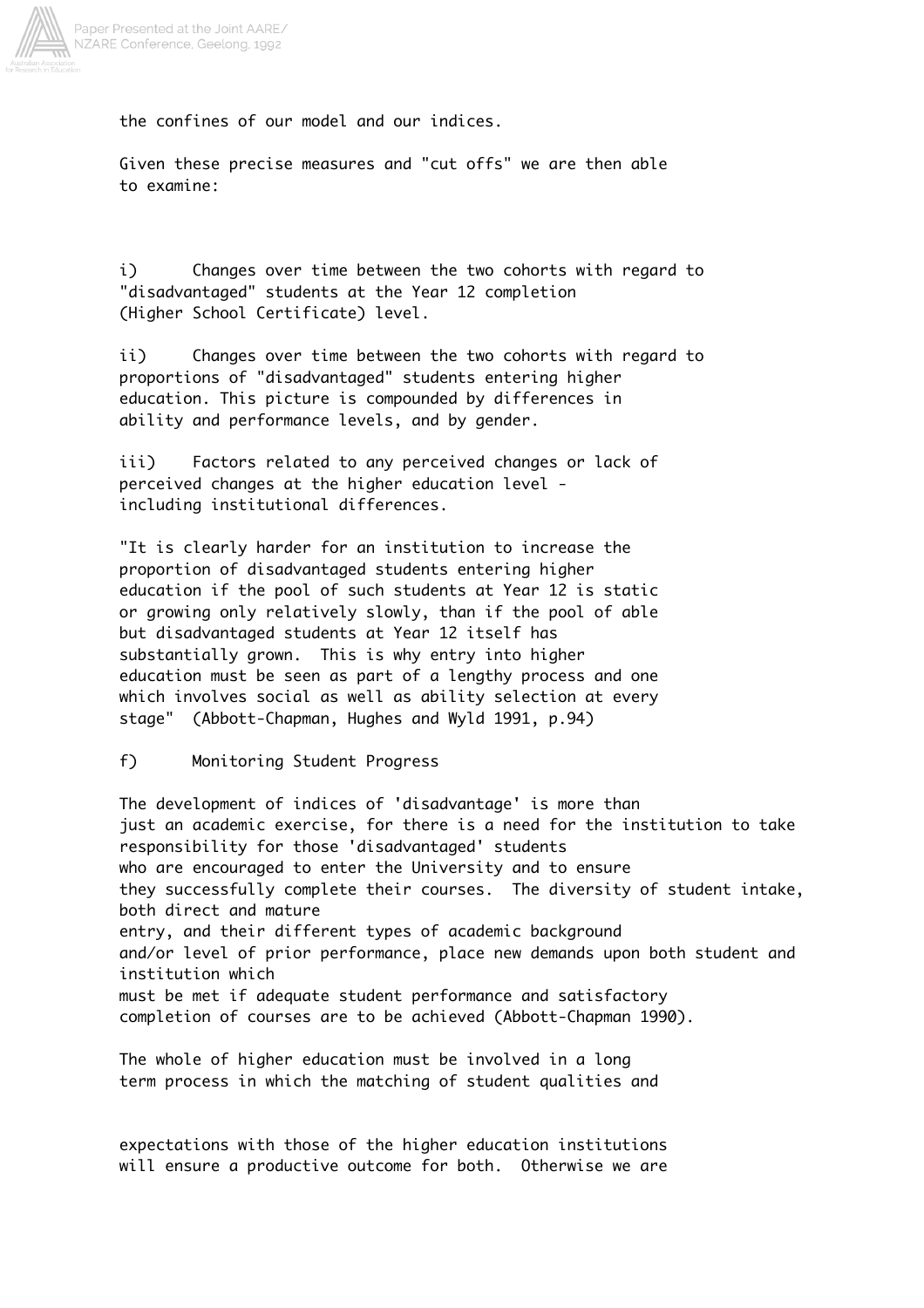

destined to see not 'open door' institutions but 'revolving door' institutions (Cope and Hannah 1975) in which students stay for only a short time before dropping out of studies. We are already experiencing this effect to some extent at the Year 11, 12 level, with a growing proportion of directionless and unmotivated students and evidence of attrition (Batten 1991, Abbott-Chapman, Hughes and Wyld, 1992b).

While successful course completion is not the only measure of performance by the individual student, and rates of course completion or attrition are not the sole measures of quality provision of higher education, these are certainly important indicators of the educational health or malaise of both (Johnes and Taylor 1990).

In consequence they have often been made a focus for evaluating the quality of outcomes of educational provision. In this way improving access of disadvantaged students to higher education must be coupled with methods of monitoring their progress and the setting up of "early warning" systems to identify potential early leavers.

The Federal Government's Policy Statement of 1988 on impending national reforms of the higher education system targets the "long term expansion of higher education opportunities and greater equity of access to the system and its benefits" (DEET 1988, p.13). The Paper also draws attention to the need to measure how successful higher education institutions have been in moving towards achievement of these national goals. With this in view the policy statement lays great emphasis on student outcomes as expressed in graduate numbers rather than, or relative to, intake levels .

In terms of the developmental model of universities there is stress on both increasing equity of student intakes in terms of a range of specified background characteristics, and upon monitoring student progress in order to achieve satisfactory student outcomes. What does this mean in terms of institutional reforms in policy and practice which have to be put in place? The development of performance indicators and the establishment

of some sort of a framework within which to monitor student progress is now a matter of priority for higher education institutions (Hindess 1991), and is in many ways a prerequisite for design of appropriately targetted outreach programs. This is where researchers and administrators should come together in defining the institutional agenda.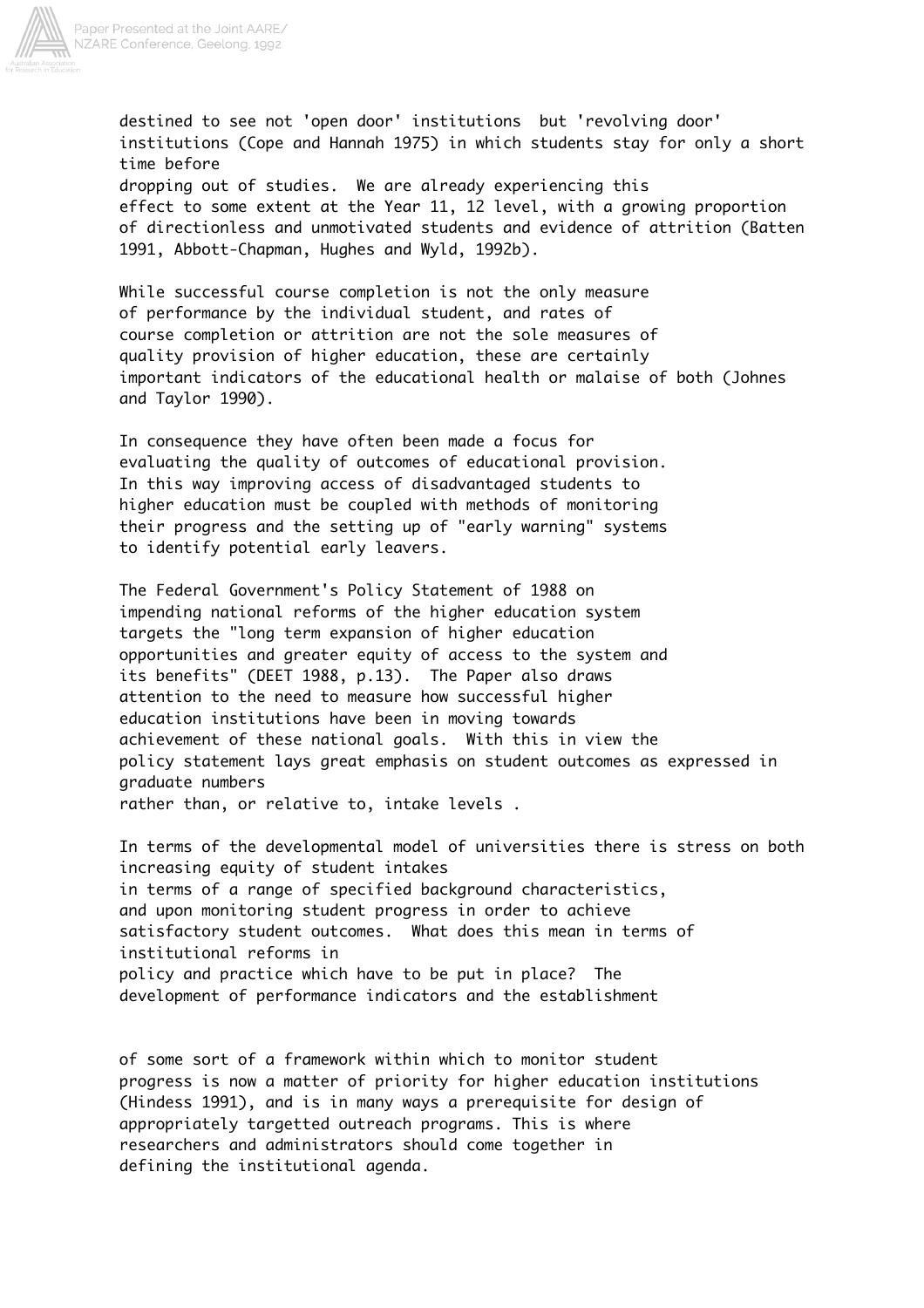

g) Summary Findings on Access for Disadvantaged Youth at the University of Tasmania for the Two Cohorts.

For the purposes of this study the students from the 1981 and 1986 Year 10s (or the 1982/3 and 1987/88 Year 11, 12 cohorts) who entered the then Tasmanian State Institute of Technology and the then University of Tasmania have been treated as separate samples in order to measure any institutional effects.

The initial single factor retention differences between cohorts with regard to gender, school type, rurality and school assessed potential are presented in the following tables, in order to examine changes in entrant characteristics over time.

Table 2

Year 12 completion and Higher education entry (1981 and 1986 Year 10s)

Retention1981 cohort%1986 cohort%Year 12 completion only98856.6142762.9TSIT19611.223310.3University of Tasmania56132.260726.8Total17452267

Table 3

Year 12 completion and Higher Education entry by gender

Retention 1981 cohort 1986cohort Female%Male%Female%Male%Year 12 compl. only57960.240952.280663.562162.2TSIT 12112.6759.614311.3909.0University of Tas26227.229938.232025.228728.8Total 9627831269998 Table 2 reveals that of the Year 12 completers there is a higher proportion in the second cohort who did not go on to Higher Education in either Tasmanian institution. In Table 3 we see that the decline in proportion of male students going on to higher education as a whole is much more marked than among female students. In both cohorts more female students than male (in absolute numbers and proportionately) went on to the then TSIT.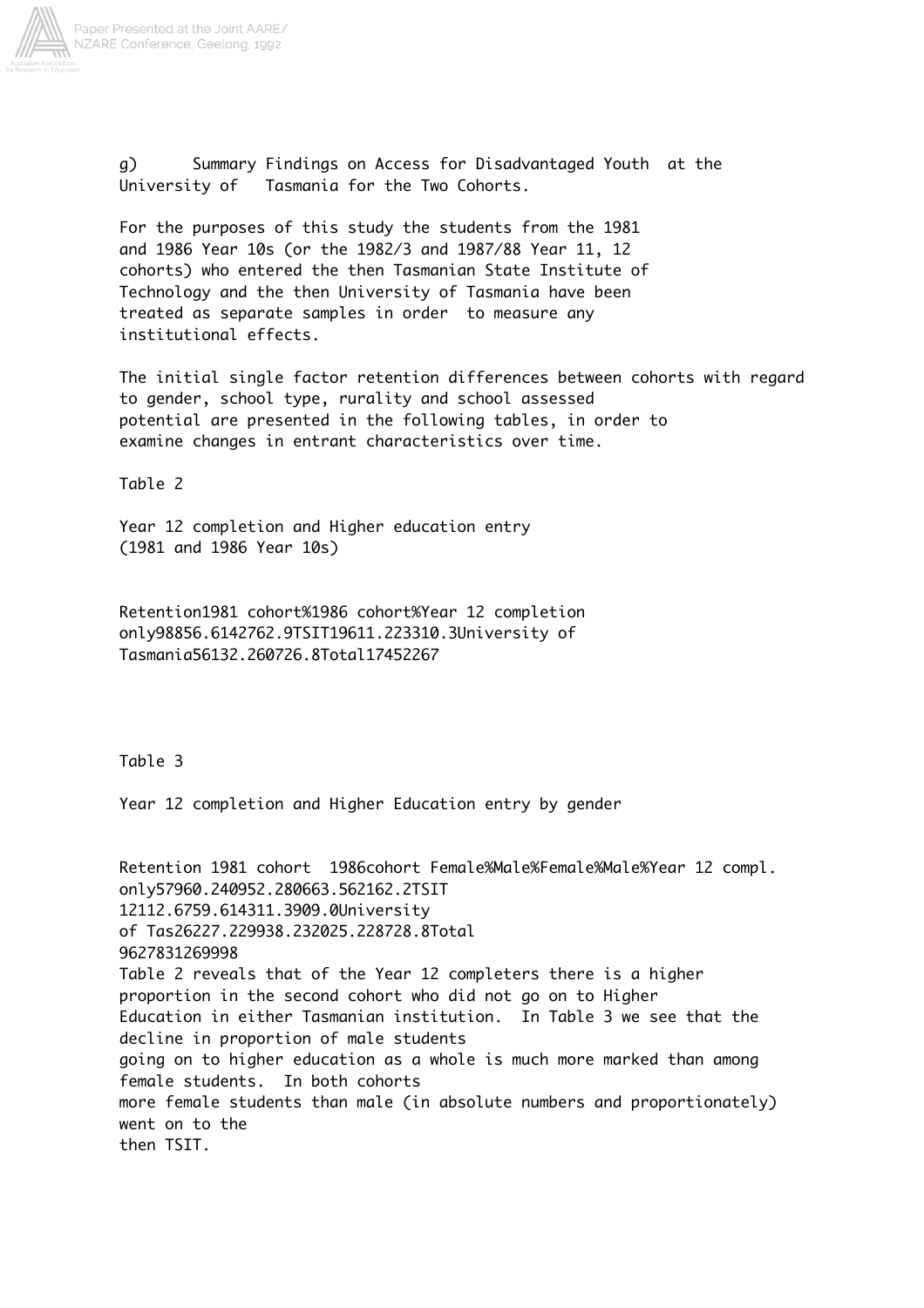

### Table 4

Year 12 completion and Higher Education entry by School Assessed Ability potential (SAAP)

Retention1981 cohort1986 cohort HighMediumLowHighMediumLowYear 12 only 4174732657478271TSIT106622134972University42893-499108- Total95162828120798773

In terms of school assessed ability potential no-one in the 'low' category went on to University, compared with 2 to the TSIT. The majority of University students were in the high SAAP category at Year 10 (which is highly correlated with grade scores at Year 12). Of greatest note in this table, however, is the large number of "high" school assessed ability potential students who did not go beyond Year 12. As many as 43.8% of those in the 1982/3 HSC cohort and 47.6% of those in the 1987/8 HSC cohort who are categorised as "high" ability potential did not go on to higher education. This represents a real wastage of human talent. We shall be exploring the problem of the "missing highflyers" in a later section as this relates to access and equity.

### Table 5

Year 12 completion and Higher Education entry by Rurality

Retention1981 Cohort1986 Cohort HobartOther townsRuralHobartOther townsRuralYear 12 only 396389132476640247TSIT32113402714239University2951735430722649Total72367522 68101008335

We have abbreviated our Social Map Index for the purposes of this Table 5 to show the difference in urban and rural recruitment for these cohorts into higher education. For instance 41% of those in the Year 11, 12 cohorts living in Hobart went on to University from the first cohort - in other towns (including Launceston) the proportion dropped to 26% and for those living in the rural and remote areas the proportion was 24%. In the second cohort comparable figures were 38%, 22% and only 15%.

So not only did the overall proportion of university entrants drop as a proportion of the Year 12 pool, but the differences became more marked between urban and rural and remote students. For rural students, at entry to higher education as a whole, even the absolute numbers of students has dropped. This is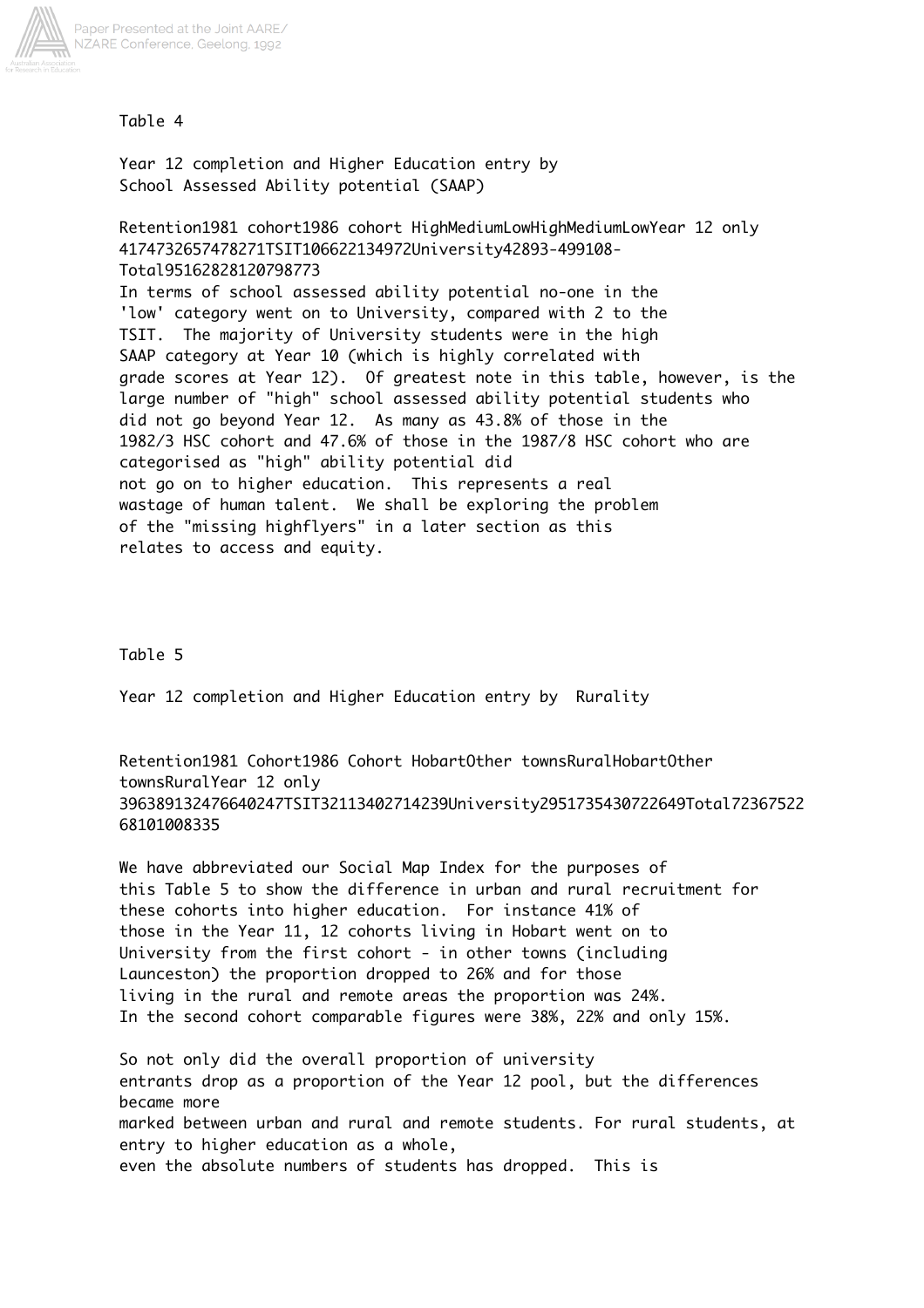

a disturbing trend which studies at ACER and elsewhere seem more generally to confirm. We will explore some of the reasons for this a little later.

The striking growth of Year 12 participation as a whole from students living in the medium sized towns and the rural areas - with rates of increase of 49% respectively - far outshining the modest 12% increase in participation of Hobart residents, bears witness to the increases in Year 12 participation in areas outside the main urban centre.

#### Table 6

Year 12 completion and Higher Education entry by School/College Type

Retention 1981 Cohort 1986Cohort Gov.%Non-Gov.%Gov.%Non-Gov.%Year 12 only7456024348.2110866.631552.5TSIT14811.9489.517910.8549.0University348282 1342.337622.623138.5Total12415041663600 Table 7

Year 12 completion and Higher Education entry by Year 10 school type

Retention1981 Cohort1986 Cohort Gov.

H.S.D.H.S.Non-Gov.Gov.

H.S.D.H.S.Non-Gov.Year 12 only

58347311877137439TSIT11211641382174University2751024630523312Total970686211 320181825

Tables 6 and 7 show shifts in participation of students from government and non government schools and Secondary Colleges at Year 10 and at Year 12. These tables appear to emphasise the higher rates of participation at post

compulsory level of the non government sector students. At Year 10 non government school students comprise approximately 20% of the student population. At Year 12 completion they comprise 29% (first cohort) and 36% (second cohort).

The are however variations within the overall retention rates which make comparisons clearer. For instance among government students there has been a 49% increase in Year 12 completions, a 21% increase in TSIT enrolments, and only an 8% increase in University enrolments. Among non-government students comparable figures are 30%; 12.5%; and 8.5%.

If we take account of the transfer between sectors which occurs at Year 11 - generally about 12% of the Year 11 in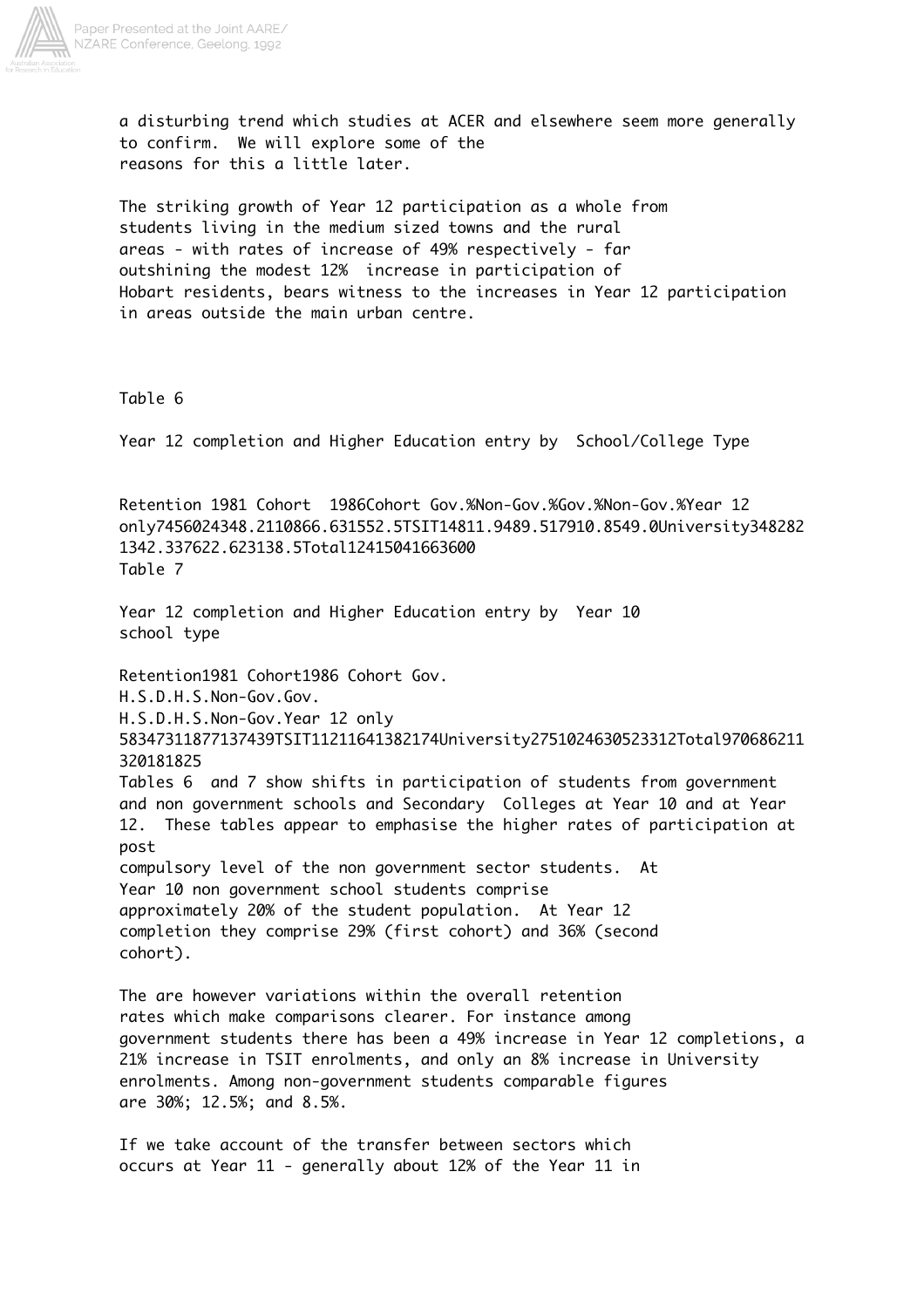

the Government Secondary Colleges is made up of 'non government' transfers - then we find a different distribution by Year 10 school type. We find that 37% of the Year 12 completers have been through the non government sector (1st cohort) and 35% (2nd cohort).

The real "success" story is the Country District High Schools whose share of the Year 12 cohort has risen from 4% to 8% over the five or six year period. Similarly, the participation of District High School students in higher education has also doubled compared with a 14% rise among government (town) high school students and 25% rise among non government school students. Of course the District High School students come from a very much smaller base.

Nevertheless, this is an indication of one sort of disadvantaged group which is beginning to gain further access to higher education. We have noted this before (Abbott-Chapman, Hughes and Wyld 1991, p.111) and have linked the successful recruitment of more rural students from country schools to the activities of the University's School and College Access Program (SCAP) which acted as an outreach to schools and colleges throughout the State. Similar "school link" programs have been set up elsewhere, at Monash and the University of Queensland for instance, and provide valuable information, preparation and

motivations services for disadvantaged young people.

These tables demonstrate clearly that despite the traditionally greater share of Hobart and 'advantaged' groups in Higher Education recent changes have taken place predominantly among rural, and small town, and District High School students introducing a wider social mix. Retention of girls has also increased but, following the national pattern these have in the main gone into 'traditional' areas of Arts, Humanities and Education. How does this relate to overall "disadvantage" patterns in retention?

Greatest expansion of participation levels of 'disadvantaged groups has taken place at Years 11 and 12, but with reduced follow through to Year 12 completion or Higher Education entry. Other findings have shown that the proportion of students who would be able to qualify to matriculate, as reflected in types and levels of subjects has declined in recent years as a proportion of the total Year 12 cohort from 56% to 46% (see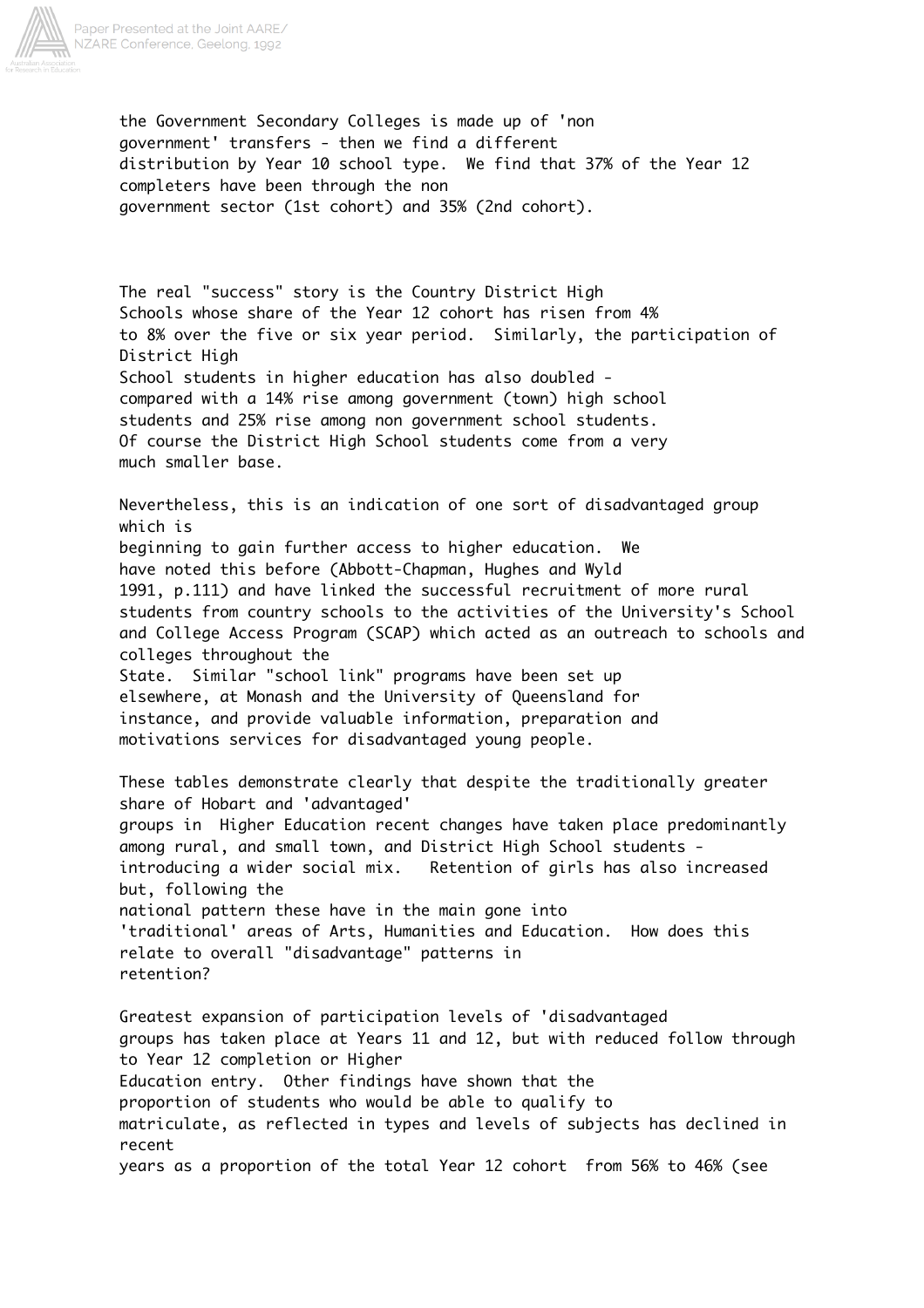

Abbott-Chapman, Hughes and Wyld 1991, p.65, Summary Table 2). This is why overall Year 12 completion rates as expressed in Table 1 are misleading as a guide to the ability pool from which higher education students are drawn, or as a guide to Year 12/Higher Education transition.

Using our Index of Disadvantage, described in an earlier section, we have examined the relationship between "disadvantage" and other background factors using 2 categories only initially to try to explain the relative lack of participation of disadvantaged youth at higher education level for our two cohorts. The Grade Index (GRIND) is based upon scores gained in the Higher School Certificate (soon to be replace by the Tasmanian Certificate of Education).

Comparing the later cohort shows that the 'disadvantage' cut off is significant. In the analysis of ratio product for given limit values, values of the limit between 9.1 and 9.5 shows the range of maximum values with the value of 9.3 marginally the highest. Accordingly 9.3 was selected for initial analysis. The only way to manage the complexity of cut offs in our preliminary analysis has been to divide students into two groups - those of high and low disadvantage - though this is obviously an artifical device which acts as a method of focussing attention upon the essentials (Abbott-Chapman, Hughes and Wyld, 1991, pp.97-100).

Though the odds ratio for the low and high disadvantage students, as determined by the relationship of their disadvantage index to the limit value of 9.3 are very similar in value, loglinear analysis shows that the difference is statistically significant. Clearly the odds on even high academically scoring who are students above the 'disadvantage' limit (i.e. 9.3) proceeding to Year 12 is approximately only 40% compared to those students below the disadvantage limit. This demonstrates the 'penaly weight' of disadvantage vis a vis performance. Table 8

Relative Improvement in the Inter-Censal Retention Odds

GroupLowAbilityHighAbilityLo DisHi DisLo DisHi DisOverall1.852.01.071.15Female2.371.691.11.15Male1.532.831.031.14INC1.51\*\* \*0.94\*\*\*IC2.121.90.91.11HS1.711.691.241.07DHS\*\*\*4.72\*\*\*1.36Hobart1.531.11.0 60.95Launceston4.371.721.041.34N.C.T's\*\*\*2.291.511.19Rural & Isolated\*\*\*4.461.711.13Table 8 above shows the gender, institutional and demographic variation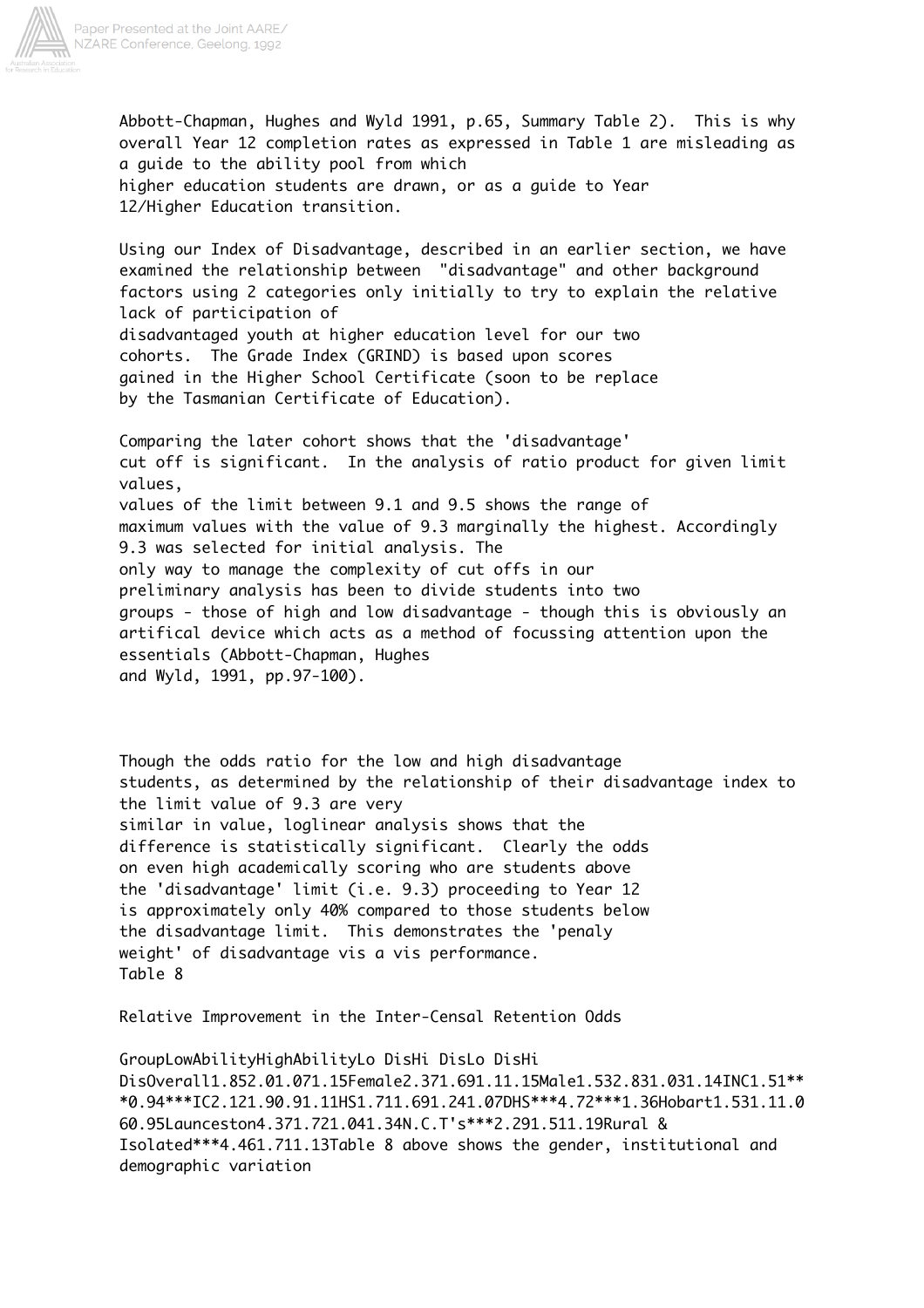

over the 4 disadvantage/academic groups. Note that the values entered in the table are multiples of 1.41, ie they show whether there has been an improvement above or below the overall improvement ratio of 1.41. Also the symbol \*\*\* indicates that there is a zero in the divisor, and a finite value is not possible.

In general the improvement in the retention to Year 12 odds over the five year period has favoured the low ability students. The change has been of the order of doubling. The main exceptions are the high disadvantage low ability students in the Hobart area, (1.1) and students from Independent Non-Catholic schools. This significant finding shows that we cannot take the increased numbers of students completing Year 12 as an indicator of increases in the pool from which higher education entrants are drawn. Year 12 completion rates are therefore as we have said misleading as a guide to future higher education recruitment.

For high ability students the most significant changes have been for District High School students, and for students from the Northern Coastal Towns and the rural and isolated areas. Given the students' ability the disadvantage weight has

been lessened, in some cases by 50% (in terms of the increase in the retention odds over and above the overall increase). Of course the absolute magnitude of the numbers has to be taken into consideration, as some of the largest improvements have taken place in areas where the 1981 student numbers were very small. Much therefore depends upon the numerical base upon which changes have been made.

With respect to the ability pool from which higher education students are drawn, we can see that there has been a moderate increase overall in able students at Year 12, with significant increases within that pool of students from District High Schools, rural and isolated areas and from the North West region. The increase of students described as 'disadvantaged' who make up the pool of "qualified" students is less than that of the "advantaged" students, and of the less able "unqualified" students.

The odds of retention to Year 12 have increased over the five year period for all groups but almost tripling for the low ability potential students, and increasing by only 50%

or so for the high scoring students. The actual odds ratios have decreased slightly, indicating a marginal improvement in retention probabilities for low scoring students, a finding in accord with research showing major changes in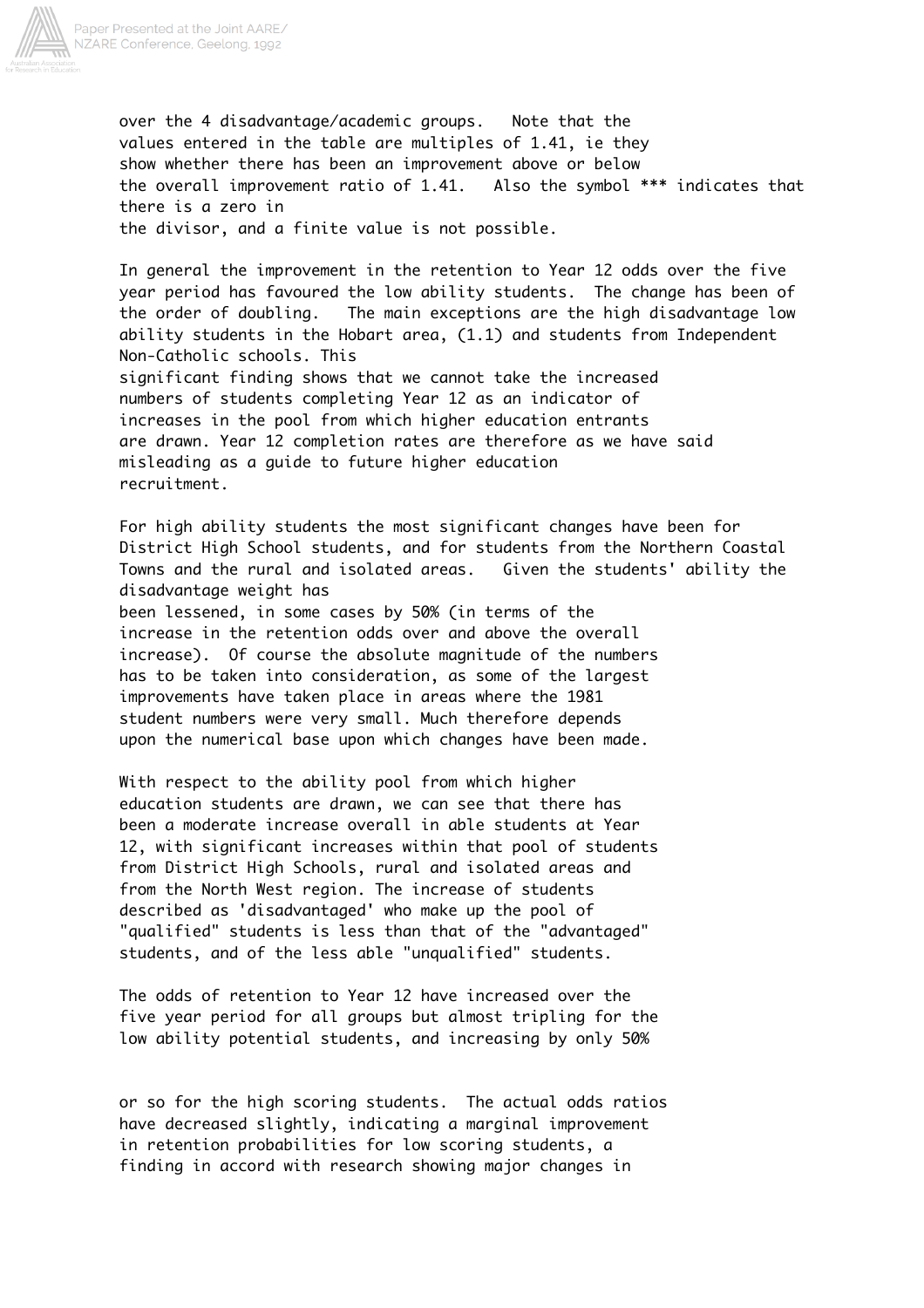

types of students going on to Years 11 and 12, and the greater social and ability heterogeneity of the student population (Abbott-Chapman 1990).

h) The Missing Highflyers

What has all this to tell us about the able students from disadvantaged backgrounds who do not go on to higher education, and sometimes no further than Year 10? We have made a special study of these students and found both gender and school differences as shown in Table 9

Table 9 below shows that highest loss of able (top two categories of the index) girls is from the High Schools and District High Schools and boys from the District High Schools - in all cases over 30%. Table 9

Proportion of "High Flyers" missing from HSC Cohort 1986

FemaleMaleInd.Non-Catholic15.5%18.1%Ind. Catholic21.7%25.6%High School30.2%25.7%Dist. High School32.8%38.5% Surveys we have conducted on early leaving over a number of years have highlighted the importance of students wanting to leave early to get a job, which is in a sense easier for the 'bright' students. A study among 1990 Year 11, 12 students revealed that 17% would leave at once if offered a job, 27% were not sure and only 55% would stay in any case (Abbott-Chapman, Hughes and Wyld 1992, p.22).

Youthful concern about declining chances of getting a job within a poor youth job market has been widely reported by other researchers. A recent study found that 77% of students studies thought 'lack of jobs' was the issue of major importance to young people (Dwyer 1991, p.19). In our previous cohort study leaving to 'get a job' was the most quoted 'importan' reason for early leaving (Abbott-Chapman, Hughes and Wyld 1986, p.81).

A recent study undertaken by ACER in 1990 of a nationally representative sample drawn from ACER's longitudinal study Youth in Transition observes that "a decline in fulltime job opportunities makes school a more reasonable alternative, particularly as unemployment benefits are not more difficult to obtain and AUSTUDY is more widely available. In this sense, therefore, schools may be enrolling a higher proportion of unwilling students: perhaps they would not be in school if sufficient jobs were available" (ACER 1991, p.5). Among the survey group 28% cited "I couldn't find the job I wanted" as an important reason for their decision to enrol in Year 12.

Further examination of the characteristics of the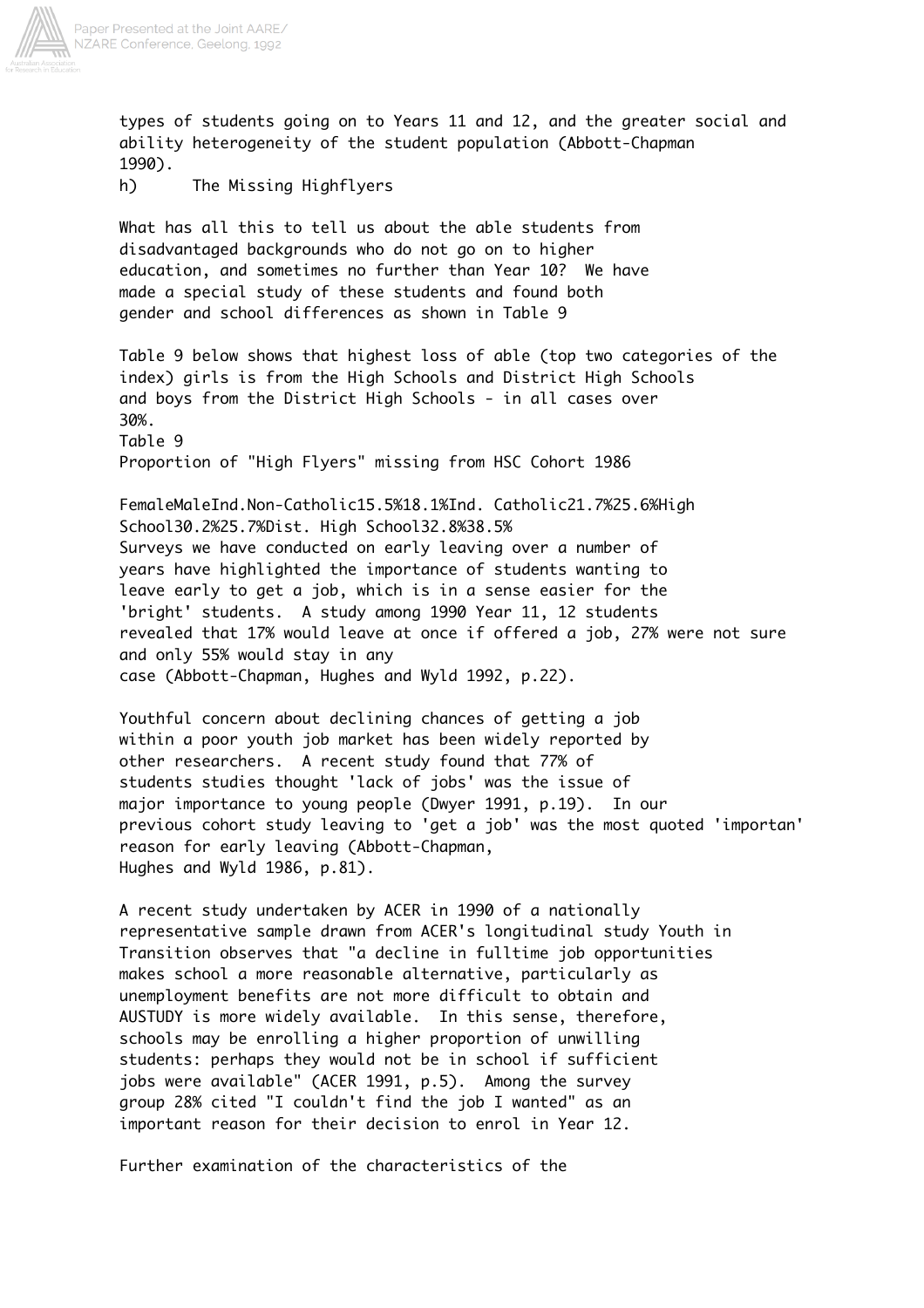

'Highflyers' reveals that there is a definite 'disadvantage' bias among the missing highflyers with 20% low disadvantage, 30% medium disadvantage and 38% high disadvantage students not completing Year 12. A further 31% of Highflyers completed Year 12 but did not then enter higher education. In other words less than half the Year 10 highflyers made it to University.

How much of the 'loss' is due to a lack of wanting to go on with education for non financial reasons and how much due to

financial or material deterrents? This is hard to disentangle but using a good deal of our survey data we estimate that approximately 50% of the "lost" Highflyers have left for predominantly employment financial or related reasons. (In association with loss of "course commitment").

In the Tasmanian study while "course commitment" was ranked by 69% of university withdrawers as of moderate or great importance in the decision to leave, and 59% ranked 'course of study' as of moderate or great importance, as many as 50% ranked the pressure on finance and desire to get a job as of moderate to great importance.

"The financial factor is ranked much more highly than in the Monash study, but is consistent with findings from our other studies of financial constraints and problems faced by students in Tasmania. Our evaluation of the impact of AUSTUDY on secondary and tertiary participation, for instance, showed a higher receipt of AUSTUDY in Tasmania than the national average" (Abbott-Chapman, Hughes and Wyld, 1992, p.55).

Supporting evidence from our study of the impact of AUSTUDY on post compulsory participation (Abbott-Chapman, Hughes and Wyld 1990) is found in the following tables on AUSTUDY receipt for higher education entrants of 1989/90 from our 1986 Year 10 cohort, and from supporting information about secondary level financial support.

Table 10 AUSTUDY Receipt in Higher Education

Higher Educ. Aus.Low Disad.%Mid Disad.%High Disad.%Total%Zero AUS.27971.08760.03746.940365.4Low AUS. 7819.83020.71822.812620.4High AUS.369.22819.32430.38814.2Total39314579617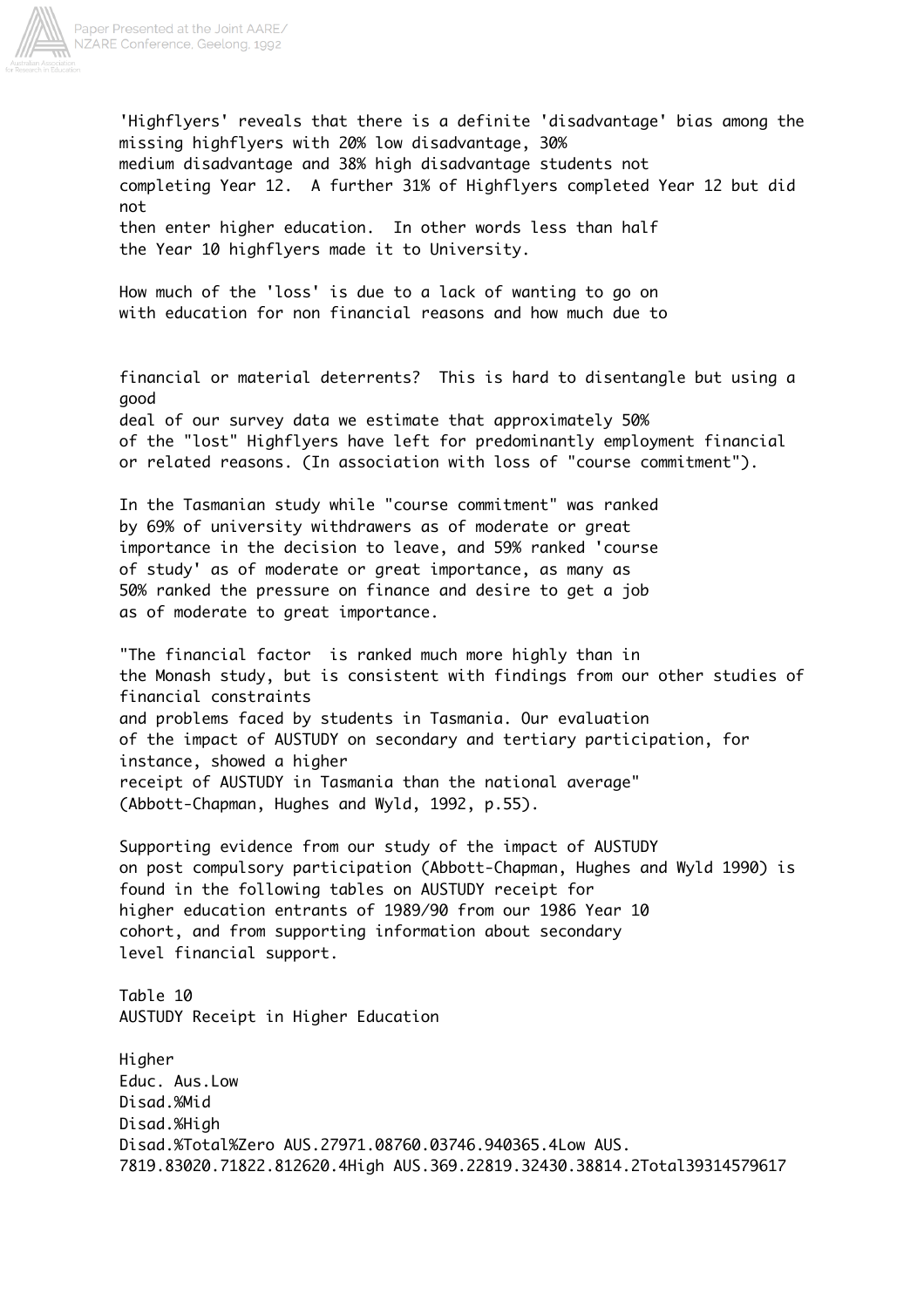

This table shows that as one might hope the highest proportion of 'high' (in terms of finance) AUSTUDY recipients are in the 'high disadvantage' category (30.3%) while the highest proportion of Zero Austudy are in the 'low disadvantage' category (71.0%) with 60% of those in the medium disadvantage category also on Zero Austudy. One may query why 47% of those in the 'high disadvantage' category have 'Zero Austudy' at higher education level and wonder whether this reflects the deficiencies of a 'group' measure or a low rate of 'uptake'. We believe our findings support the latter argument.

For instance only a very small member of the highflyers not proceeding to higher education received any sort of award (31 of 43 or 7.2%) compared with the 'other' students - of whom 127 students out of 924 (13.7%) received awards - nearly twice the proportion of the highflyers. In terms of disadvantage whereas 14.5% of all 'ther students in the high disadvantage category received some sort of senior secondary award 13.3% of the high flyers did. But in the medium disadvantage category only 8.7% of highflyers received awards compared with 16.1% of the other students. Even of the more advantaged (low disadvantage) students only 4.4.% of highflyers received awards compared with 11.3% of other students. These results reflect the academic/economic (dis)advantage nexus.

i) Implications for University outreach programs

These findings have implications for university outreach, because not only course choice, course preparation, and general orientation require attention in giving students realistic expectations and in encouraging motivation, but a package of other information and support is needed which will encourage the decision to stay. While "course commitment" appears to be the single most significant factor persuading young people to persist in studies beyond compulsory level right through to higher education, other personal and financial factors may compound a loss of motivation and make the student 'at risk' of drop out (West and Hore 1987; Abbott-Chapman, Hughes and Wyld 1992). This is especially true of disadvantaged students.

What however encourages disadvantaged students to persist once they reach university? Our continuation study of what happens to disadvantaged students for whom access to the university is increased gives some clues.

(Abbott-Chapman, Hughes and Wyld, 1992) In examining the range of factors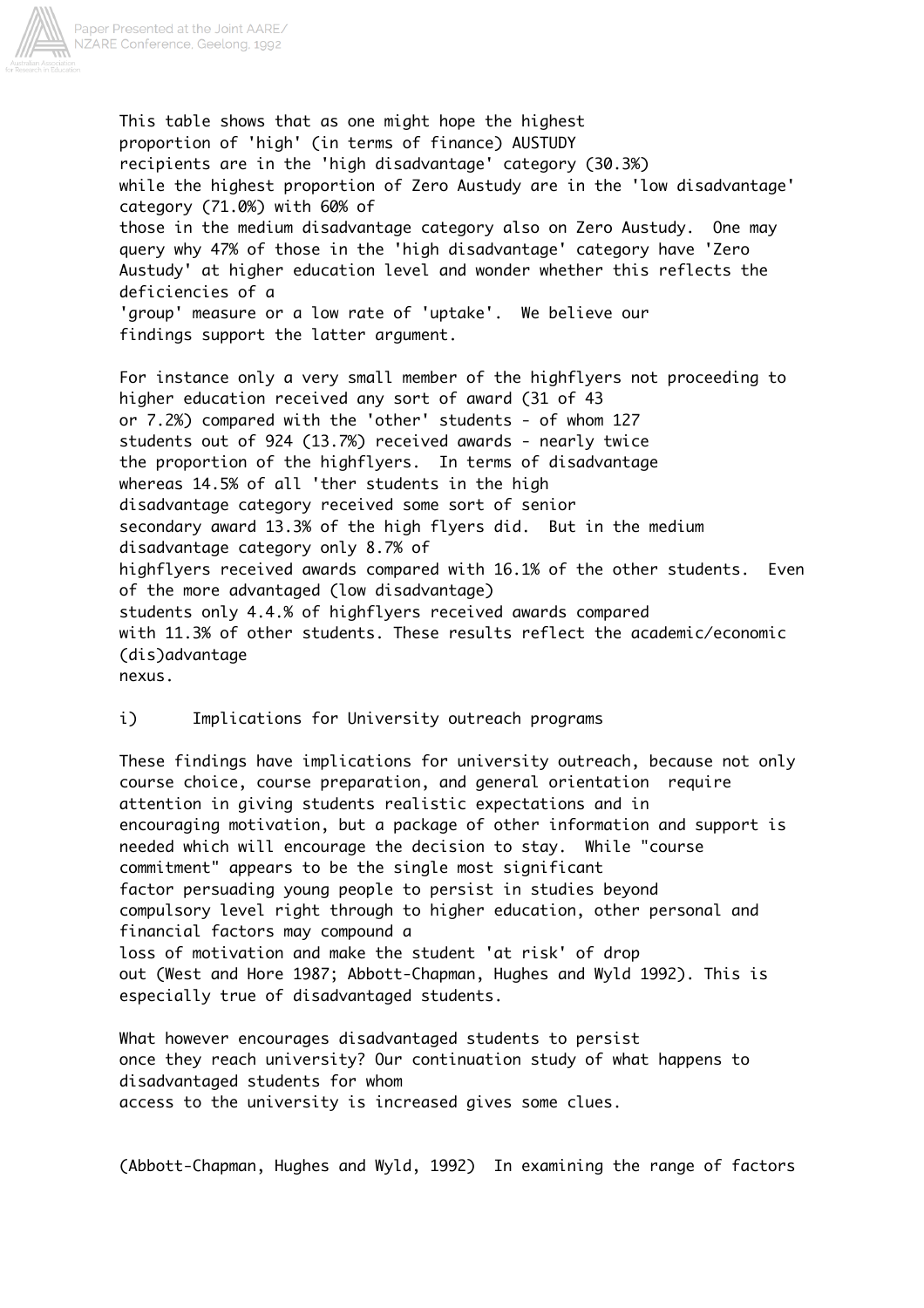

which impact upon student performance at university, and those which tend to reduce attrition we were compelled to conclude that a good record of prior performance more than anything else seems to enable disadvantaged students to overcome pressures to leave. "The overall findings suggest that prior performance is the single most important factor influencing student progress and performance at University. This holds true even for quite highly disadvantaged students. However, lower ability students are deterred by disadvantage and by other external factors and by lack of study motivation and course commitment. Lower ability students from advantaged homes may be encouraged to "hang on" longer than their prior performance would otherwise indicate. There are exceptions, such as the high ability disadvantaged girls who leave before university entrance, but in the main those

of higher prior performance are likely to make better progress and complete courses more successfully than those of lower prior performance whatever their background" (Abbott-Chapman, Hughes and Wyld, 1992, p.121).

These findings have a message not only to Universities wishing to improve access and equity, but also to schools and colleges in preparing able young people for higher education. Where young people for whatever reason are inadequately prepared institutions of higher education have a duty to set up various sorts of remedial help in the form of orientation courses, bridging courses and special tutorials.

Given that recent studies reported in the Higher Education News (Sept. 1992) that an increasing number of students appear also to be entering TAFE with the object of later accessing higher education it would seem that information, orientation and preparation of students coming through "alternative pathways" may also become of greater priority.

Outreach programs seeking to improve access of disadvantaged students should also perhaps target the "missing highflyers" at Years 11 and 12, and concentrate upon not only getting more of these disadvantaged able youth into the universities, but assisting them to stay and complete their courses.

References Abbott-Chapman, J. (1990) "Retention Issues: Participation and Equity" Issues Paper 2 Australia 21 A.C.LE. Curtin, ACT.

Abbott-Chapman, J., Hughes, P. and Wyld, C. (1986a) Participation and retention rates and social and educational factors whih are related to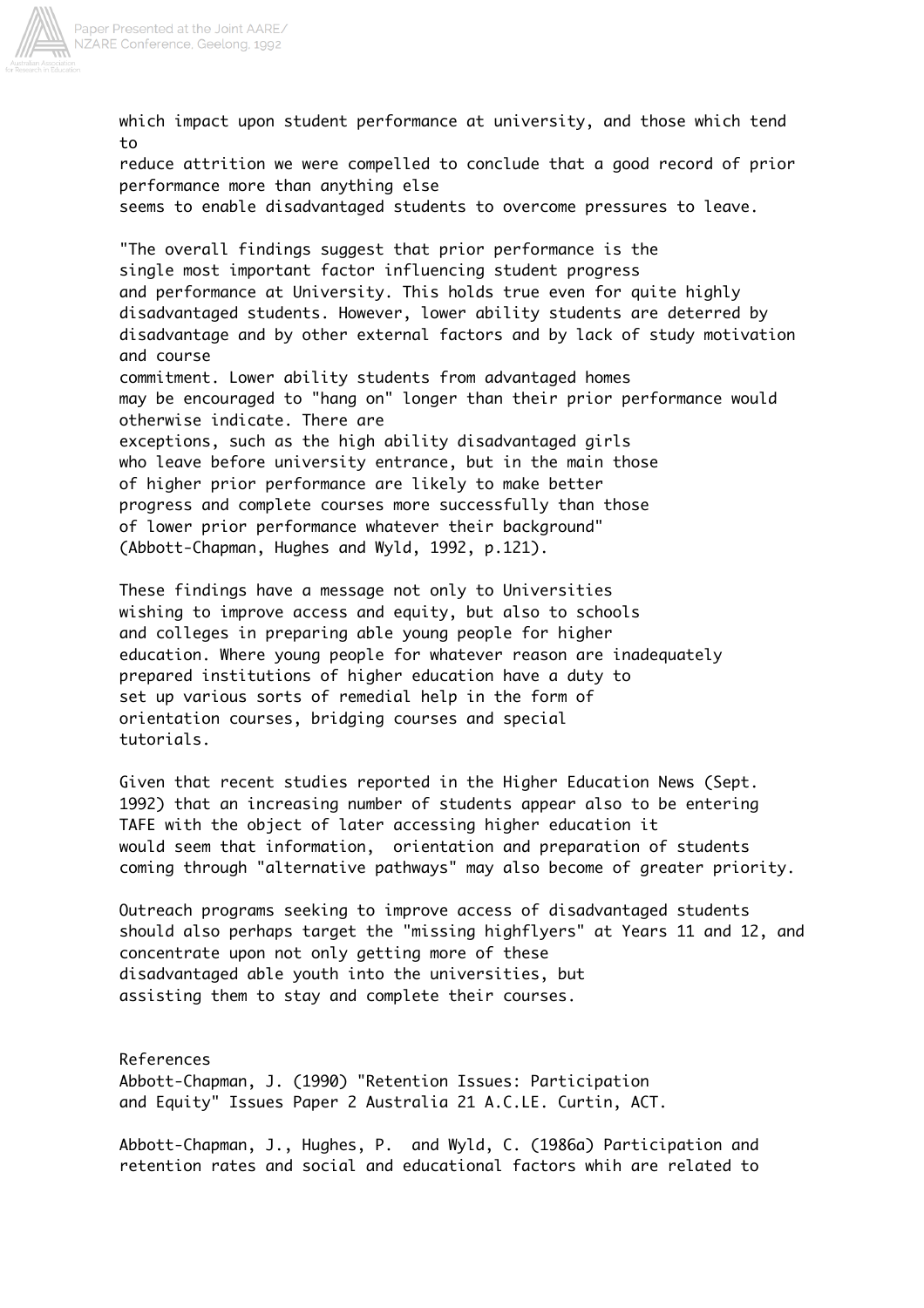

them in Tasmania, (Australian Secondary Education Project) 2 volumes,

Commonwealth Schools Commission, AGPS, Canberra.

Abbott-Chapman, J., Hughes, P. and Wyld, C. (1986b) The Identification and Development of Intellectual Ability, Centre for Education, University of Tasmania, Vol. 1.

Abbott-Chapman, J., Hughes, P. and Wyld, C. (1987) The Identification and Development of Intellectual Ability, Centre for Education, University of Tasmania, Vol. 2.

Abbott-Chapman, J., Hughes, P. and Wyld, C. (1989) The Identification and Development of Intellectual Ability, Centre for Education, University of Tasmania, Vol. 3.

Abbott-Chapman, J.,Hughes, P. and Wyld, C. (1990) Towards Eqity: The impact of financial assistance on secondary and tertiary participation, 5 Vols., Report to the Department of Employment Education and Training (DEET), Centre for Education, University of Tasmania at Hobart.

Abbott-Chapman, J., Hughes, P. and Wyld, C. (1991a) Improving Access of Disadvantaged Youth to Higher Education, DEET Evaluations and Investigations Program, AGPS, Canberra.

Abbott-Chapman, J., Hughes, P. and Wyld, C. (1992) Monitoring Student Progress National Clearinghouse for Youth Studies, Hobart.

Abbott-Chapman, J., Hughes, P. and Wyld, C. (1992b) Changes and Challenges in Senior Secondary Education in Tasmania 1982-1991 Youth Education Studies Centre, University of Tasmania.

Adams, Ball, Braithwaite et al (1989) The Challenge of Retention D.E.E.T., Curriculum Development Centre, Canberra.

Anderson, Don, (1990) 'Access to university education in Australia 1852-1990: Changes in the undergarudate social mix', The Australian Universities Review, Vol. 33, Nos. 1 & 2, pp.37-50.

Anderson D.S. and Vervoorn A.E. (1983) Access to Privilege: Patterns of Participation in Australian Post Secondary Education. A.N.U. Press, Canberra.

Batten M. et al (1991) Senior Secondary Students Now: The Challenges of Retention ACER, Hawthorn, Vic.

Beare, Hedley (1985) Participation and Equity: Pursuing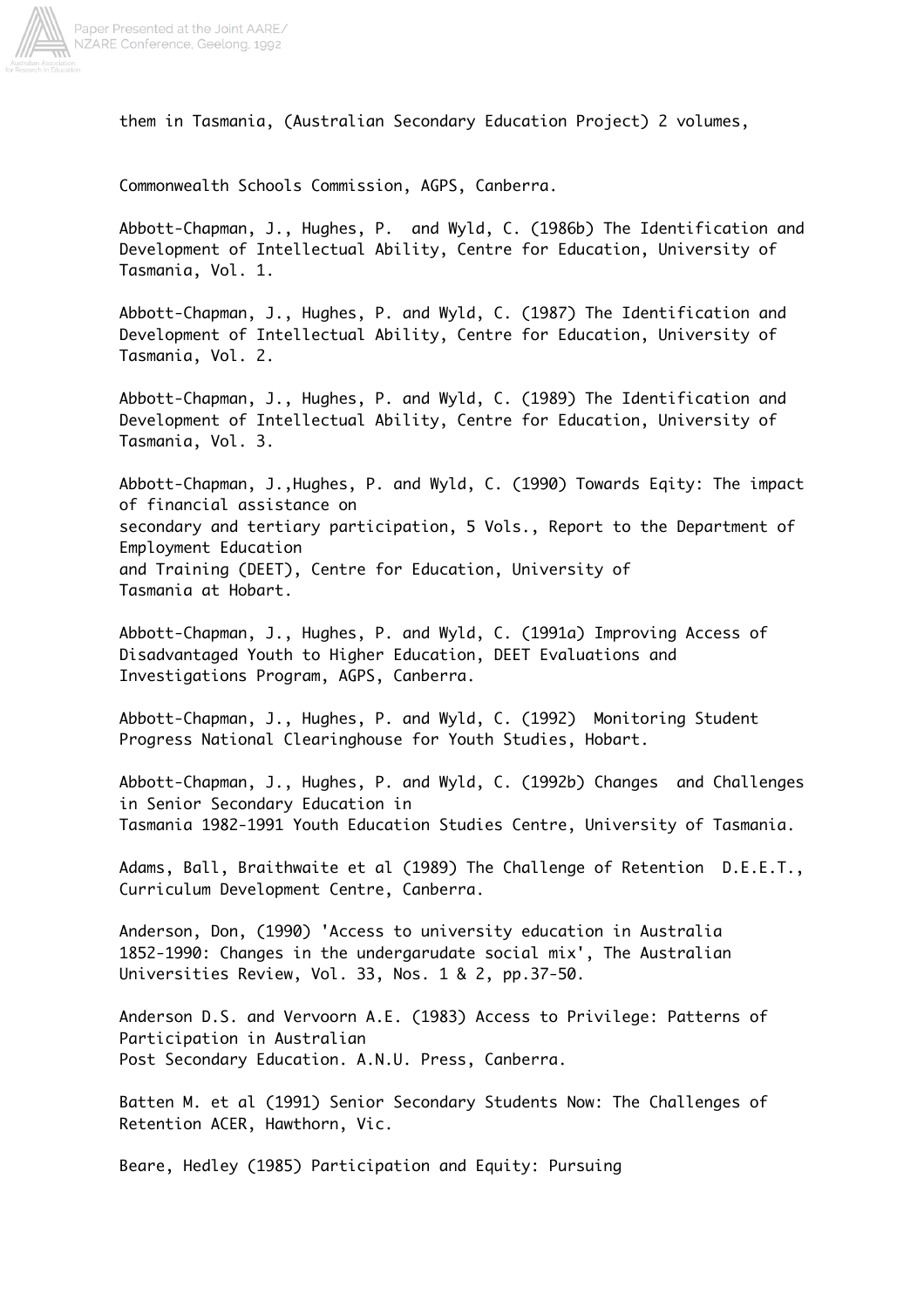

Symbolic Answers Youth Studies Bulletin Vol. 4 No. 1, ANU GPO Box 4 Canberra 2601: National Clearing House for Youth Studies.

Brewster D., Rigg L., Ely C. (1984) "Enrolments, Access, Participation and Retention: Tertiary Education's Trendy Statistics" Youth Studies Bulletin Vol. 3 No. 1 Feb.

Carmichael, Laurie (Chair) (1992) The Australian Vocational Training System. Report to AEC and MOVEET, AGPS, Canberra.

Carpenter, P.G. and Western, J.S. (1984) 'Transition to higher education', Australian Journal of Education, 28, pp.249-73.

Carpender, P.G. and Hayden, M. (1985) "Academic achievement among Australian youth" Australian Journal of Education 29 p.p.199-220.

Chapman, Bruce (1992) AUSTUDY towards a more flexible approach. An Options Paper (Report commissioned by the Department of Employment Education & Training) AGPS, Canberra.

Connell et al (1982) Making the Difference,Sydney, Allen and Unwin

Cope, R. & Hannah, W. (1975) Revolving college doors, John Wiley & Sons.

Department of Employment, Education and Training (1987) Completing secondary school in Australia: a socio-economic and regional analysis Research and Statistics Branch, AGPS, Canberra, Aug.

Department of Employment, Education and Training (1988) Higher Education: a Policy Statement AGPS Canberra.

Department of Employment, Education and Training (1992) Higher Education News, Sept. AGPS,CAnberra.

Department of Employment, Education and Training (1990) Higher Education Series: School Leaver Commencers AGPS Canberra. March.

Donath, S. (1991) The Australian: Higher Education Supplement No. 568 "Human Capital Policy demands a high price: Comment. P.14.

Ely, Carol, Brewster, Don and Riggs, Leslie. (1984) "Enrolments, Access, Participation and Retention: Tertiary Education's Trendy Statistics" in Youth Studies Bulletin Vol 3 No. 1. Canberra: ANU.

Finn Review (1991) Report of the Australian Education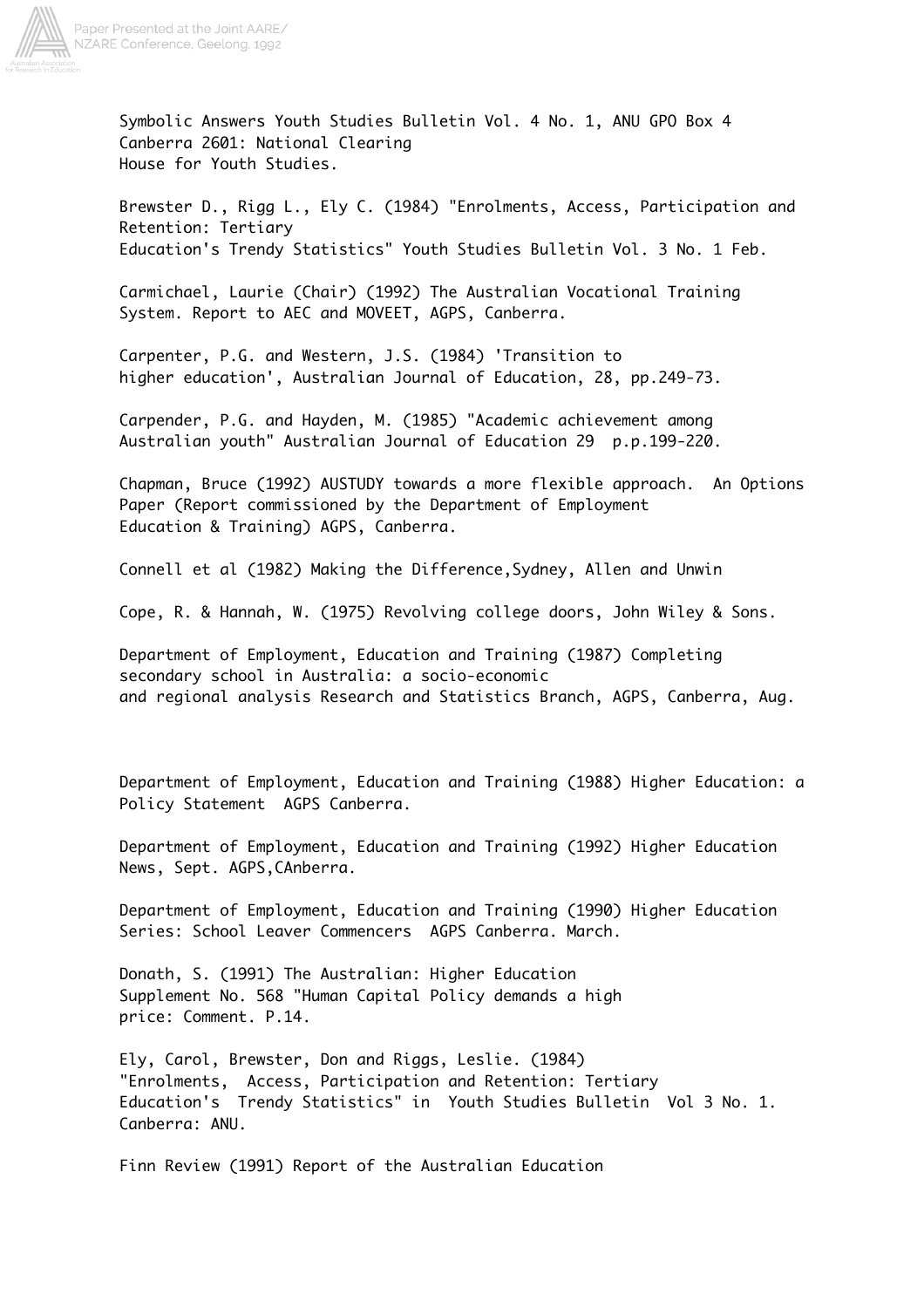

Council Review Committee Young People's Participation in Post Compulsory Education and Training. AGPS, Canberra.

Hindess, B. (1991) 'Two kinds of accountability', Australian Universities Review, Vol. 34, No.1, pp.17-21.

Jaffe, A.J. & Adams, W. (1971) 'Open admissions and academic quality', Change, Vol. 11, No.78.

Johnes, J. & Taylor J. (1990) Performance indicators in higher education, Society for research into Higher Education, and Open University Press, U.K.

Linke, R.D. et al (1985) Participation and Equity in Higher Education: A Preliminary Report on the Socio-economic profile of Higher Education students in South Australia. Australian Bulletin of Labour Studies 11 (3) June.

Marginson, Simon (1989), Human capital theory and education policy, Public Sector Research Centre Discussion Paper No. 3, Univeristy of New South Wales, Sydney.

Power, Colin, Robertson, F. & Baker M. (1986) Access to higher education, - participation, equity and policy, National Institute of Labour Studies Inc., Flinders University of South Australia, for the CTEC, Canberra.

Power, Colin, Robertson, F. & Baker M. (1987) Success in higher education, National Institute of Labour Studies Inc., Flinders University of South Australia, for the CTEC, Canberra.

Price, D., Harte, J. and Cole, M. (1991) Student Progression in Higher Education: a study of attrition at Northern Territory University Evaluations and Investigations Program, DEET, AGPS, Canberra.

Saha L.J. (1983) "Social Mobility or Social Reproduction? Paradigms in the Sociology of Education" In Proceedings of the Annual Conference of the Australia Association for Research in Education Canberra AARE 356-363.

Simpson, Helen (1987) "Access to tertiary education socio-economic and ethnic background of students". The Bulletin of the National Clearinghouse for Youth Studies Vol. 6. No.1.

University of Tasmania Equity and Access Plan 1990 to 1992.

West, Leo & Hore Terry et al. (1987), Students withdrawing from full-time higher education, Higher Education Advisory and Research Unit, Monash